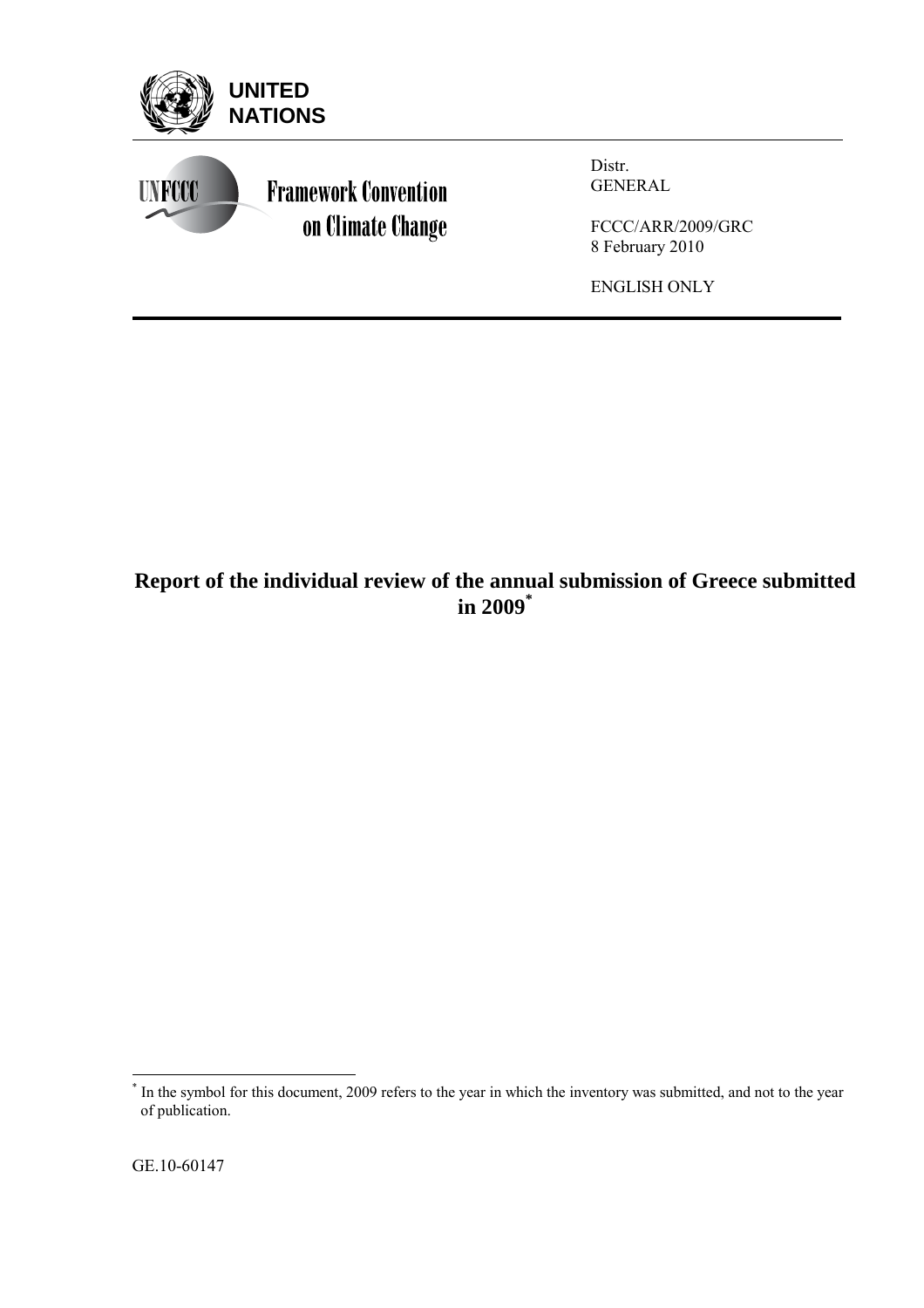# **CONTENTS**

|         |                 |                                                                                                                                                                                     | Paragraphs | Page |
|---------|-----------------|-------------------------------------------------------------------------------------------------------------------------------------------------------------------------------------|------------|------|
| I.      |                 |                                                                                                                                                                                     | $1 - 41$   | 4    |
|         | A.              |                                                                                                                                                                                     | $1 - 2$    | 4    |
|         | <b>B.</b>       |                                                                                                                                                                                     | $3 - 4$    | 4    |
|         | $C$ .           | Annual submission and other sources of information                                                                                                                                  | $5 - 10$   | 6    |
|         | D.              |                                                                                                                                                                                     | $11 - 16$  | 7    |
|         | E.              | A description of the institutional arrangements for inventory<br>preparation, including the legal and procedural arrangements<br>for inventory planning, preparation and management | $17 - 35$  | 8    |
|         | F.              |                                                                                                                                                                                     | $36 - 38$  | 11   |
|         | G.              |                                                                                                                                                                                     | $39 - 41$  | 13   |
| $\prod$ |                 |                                                                                                                                                                                     | $42 - 55$  | 14   |
|         | A.              |                                                                                                                                                                                     | $42 - 46$  | 14   |
|         | Β.              |                                                                                                                                                                                     | $47 - 51$  | 15   |
|         | $\mathcal{C}$ . |                                                                                                                                                                                     | $52 - 55$  | 16   |
| III.    |                 | INDUSTRIAL PROCESSES AND SOLVENT AND OTHER                                                                                                                                          | $56 - 69$  | 17   |
|         | A.              |                                                                                                                                                                                     | $56 - 59$  | 17   |
|         | <b>B.</b>       |                                                                                                                                                                                     | $60 - 65$  | 18   |
|         | $C$ .           |                                                                                                                                                                                     | $66 - 69$  | 19   |
| IV.     |                 |                                                                                                                                                                                     | $70 - 79$  | 20   |
|         | A.              |                                                                                                                                                                                     | $70 - 72$  | 20   |
|         | <b>B.</b>       |                                                                                                                                                                                     | $73 - 78$  | 21   |
|         | $C$ .           |                                                                                                                                                                                     | 79         | 22   |
| V.      |                 | LAND USE, LAND-USE CHANGE AND FORESTRY                                                                                                                                              | $80 - 94$  | 22   |
|         | A.              |                                                                                                                                                                                     | $80 - 86$  | 22   |
|         | <b>B.</b>       |                                                                                                                                                                                     | $87 - 93$  | 23   |
|         | C.              |                                                                                                                                                                                     | 94         | 24   |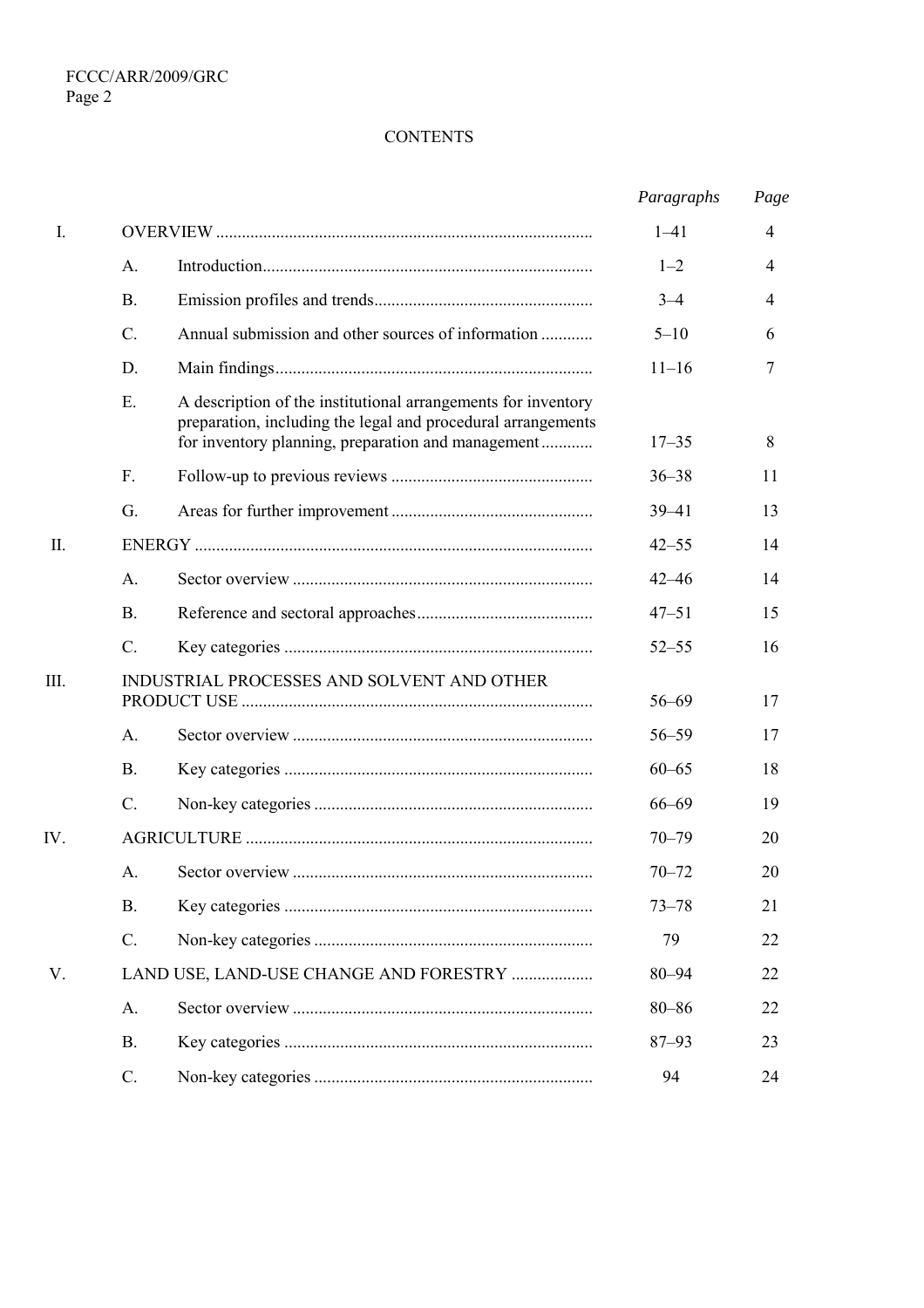|       |    |                                                                                           | Paragraphs  | Page |
|-------|----|-------------------------------------------------------------------------------------------|-------------|------|
| VI.   |    |                                                                                           | $95 - 109$  | 24   |
|       | A. |                                                                                           | $95 - 98$   | 24   |
|       | В. |                                                                                           | $99 - 109$  | 25   |
| VII.  |    | SUPPLEMENTARY INFORMATION REQUIRED UNDER<br>ARTICLE 7, PARAGRAPH 1, OF THE KYOTO PROTOCOL | $110 - 115$ | 27   |
|       | Α. |                                                                                           | $110 - 113$ | 27   |
|       | Β. |                                                                                           | 114         | 28   |
|       | C. |                                                                                           | 115         | 28   |
| VIII. |    |                                                                                           | $116 - 123$ | 28   |
| IX.   |    |                                                                                           | 124         | 30   |
|       |    | Annexes                                                                                   |             |      |
| I.    |    |                                                                                           |             | 31   |
| П.    |    |                                                                                           |             | 33   |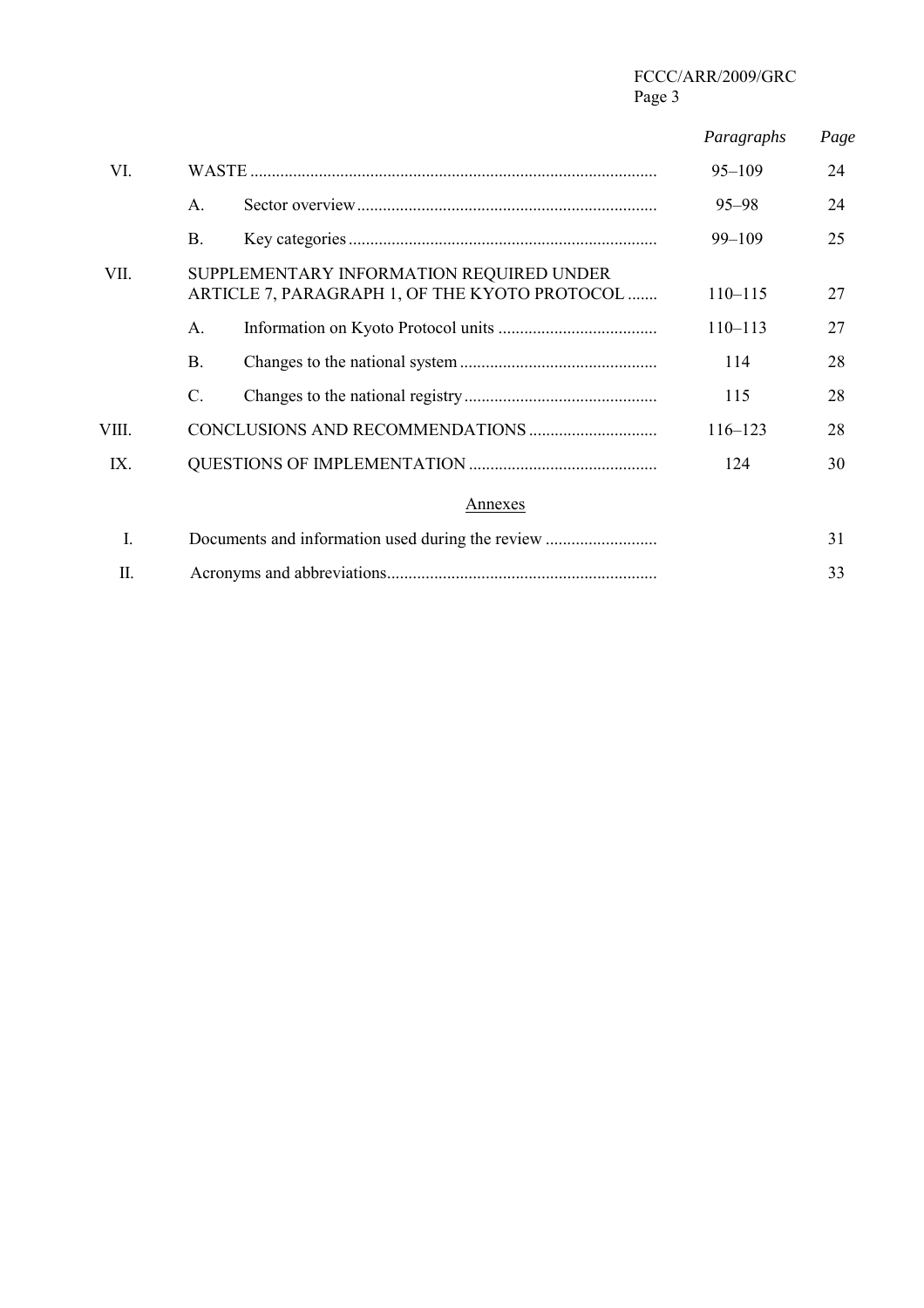$\overline{a}$ 

# **I. Overview**

## **A. Introduction**

1. This report covers the centralized review of the 2009 annual submission of Greece, coordinated by the UNFCCC secretariat, in accordance with decision 22/CMP.1. The review took place from 21 to 26 September 2009 in Bonn, Germany, and was conducted by the following team of nominated experts from the UNFCCC roster of experts: generalists – Ms. Kristina Saarinen (Finland) and Mr. Marius Tăranu (Republic of Moldova); energy – Mr. Pascal Bellavance (Canada), Mr. Tomas Gustafsson (Sweden) and Mr. Benon Bibbu Yassin (Malawi); industrial processes – Mr. Afshin Matin (Canada) and Ms. Suvi Monni (European Community); agriculture – Mr. Leonard Brown (New Zealand) and Ms. Hongmin Dong (China); land use, land-use change and forestry (LULUCF) – Ms. Tracy Johns (United States of America) and Mr. Harry Vreuls (Netherlands); and waste – Ms. Maryna Bereznytska (Ukraine) and Mr. Carlos Lopez (Cuba). Mr. Brown and Mr. Ţăranu were the lead reviewers. The review was coordinated by Ms. Sevdalina Todorova and Mr. Matthew Dudley (UNFCCC secretariat).

2. In accordance with the "Guidelines for review under Article 8 of the Kyoto Protocol" (decision 22/CMP.1), a draft version of this report was communicated to the Government of Greece, which provided comments that were considered and incorporated, as appropriate, into this final version of the report.

### **B. Emission profiles and trends**

3. In 2007, the main greenhouse gas  $(GHG)$  in Greece was carbon dioxide  $(CO<sub>2</sub>)$ , accounting for 86.1 per cent of total GHG emissions<sup>1</sup> expressed in CO<sub>2</sub> eq, followed by nitrous oxide (N<sub>2</sub>O) (7.1 per cent) and methane (CH4) (6.2 per cent). Hydrofluorocarbons (HFCs), perfluorocarbons (PFCs) and sulphur hexafluoride  $(SF_6)$  collectively accounted for 0.6 per cent of the overall GHG emissions in the country. The energy sector accounted for 82.0 per cent of total GHG emissions, followed by agriculture (8.6 per cent), industrial processes (6.9 per cent), waste (2.4 per cent) and solvent and other product use (0.1 per cent). Total GHG emissions amounted to  $131,853.83$  Gg CO<sub>2</sub> eq in 2007 and increased by 22.4 per cent between the base year<sup>2</sup> and 2007, and by 24.9 per cent between 1990 and 2007.

4. Tables 1 and 2 show total GHG emissions by gas and by sector, respectively. Table 1 includes emissions from Annex A sources only and excludes emissions and removals from the LULUCF sector.

<sup>1</sup> In this report, the term "total GHG emissions" refers to the aggregated national GHG emissions expressed in terms of  $CO<sub>2</sub>$  eq excluding LULUCF, unless otherwise specified.

<sup>&</sup>lt;sup>2</sup> "Base year" refers to the base year under the Kyoto Protocol, which is 1990 for CO<sub>2</sub>, CH<sub>4</sub> and N<sub>2</sub>O, and 1995 for  $HFCs$ , PFCs and  $SF<sub>6</sub>$ . The base year emissions includes emissions from Annex A sources only.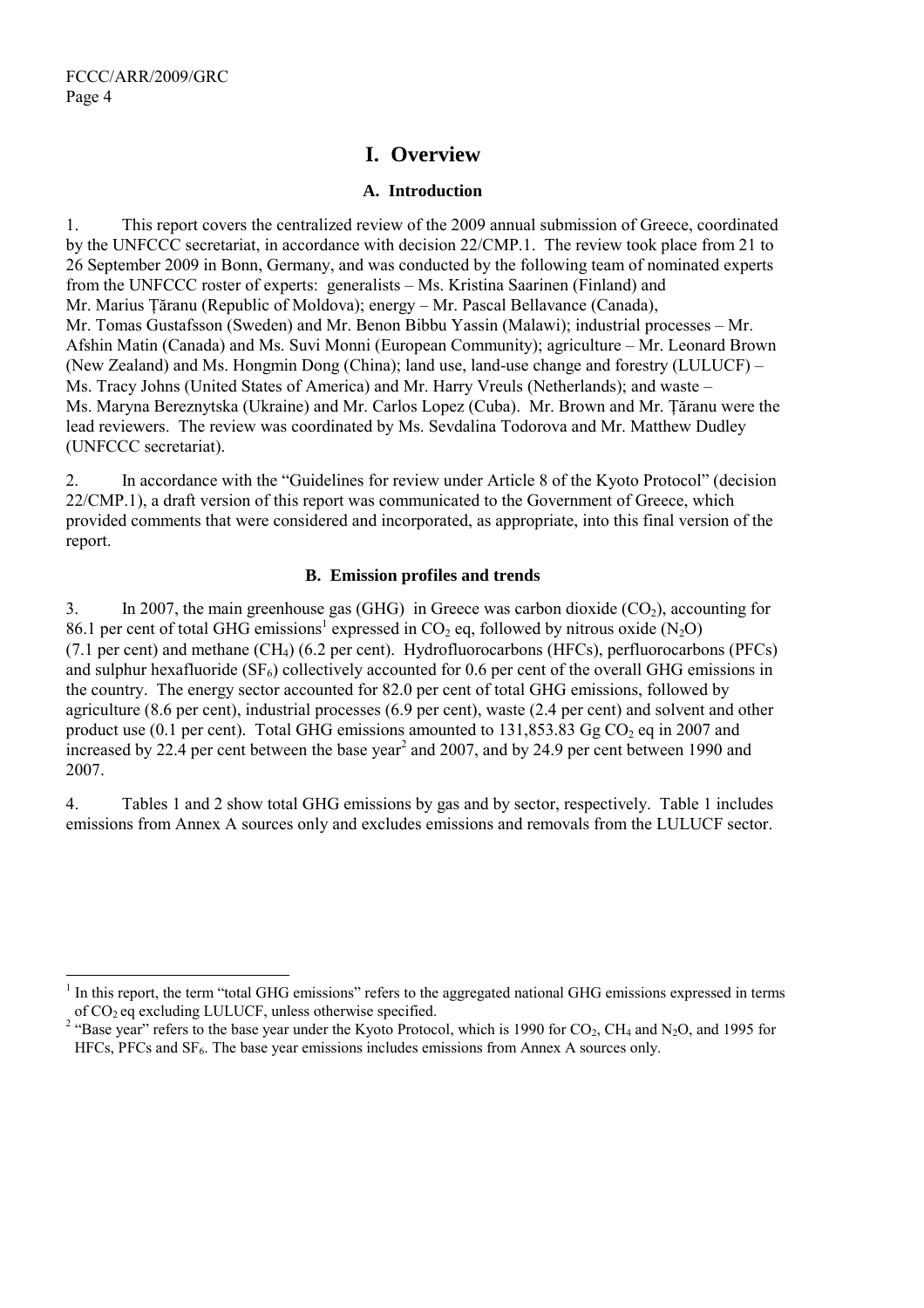|                  | $Gq CO2$ eq            |           |               |            |            |            |              | Change                   |
|------------------|------------------------|-----------|---------------|------------|------------|------------|--------------|--------------------------|
| Greenhouse gas   | Base year <sup>p</sup> | 1990      | 1995          | 2000       | 2005       | 2006       | 2007         | base year-2007<br>$(\%)$ |
| CO <sub>2</sub>  | 83 150.00              | 83 150.00 | 86 751.70     | 103 439.41 | 111 046.80 | 109 624.74 | 113 565.83   | 36.5                     |
| CH <sub>4</sub>  | 9 003.69               | 9 003.69  | 9 0 58.47     | 8933.98    | 8 146.27   | 8 127.90   | 8 1 2 8 .0 8 | $-9.7$                   |
| N <sub>2</sub> O | 12 212.74              | 12 212.74 | 11 033.25     | 10 781.79  | 9 931.72   | 9 660.20   | 9 4 2 5.77   | $-22.8$                  |
| <b>HFCs</b>      | 3 2 5 4 . 2 1          | 935.06    | 3 2 5 4 . 2 1 | 3818.72    | 2 628.43   | 596.65     | 665.57       | $-79.5$                  |
| <b>PFCs</b>      | 82.97                  | 257.62    | 82.97         | 148.38     | 71.31      | 71.16      | 58.66        | $-29.3$                  |
| SF <sub>6</sub>  | 3.59                   | 3.07      | 3.59          | 3.99       | 6.45       | 8.37       | 9.92         | 176.7                    |

#### **Table 1. Total greenhouse gas emissions by gas, 1990–2007a**

*Abbreviation*: NA = not applicable.

<sup>a</sup> "Total greenhouse gas emissions" includes emissions from Annex A sources only (exclude emissions/removals from the LULUCF sector).

 $b$  "Base year" refers to the base year under the Kyoto Protocol, which is 1990 for  $CO_2$ , CH<sub>4</sub> and N<sub>2</sub>O, and 1995 for HFCs, PFCs and SF<sub>6</sub>. The base year emissions include emissions from Annex A sources only.

|                               | Gq CO <sub>2</sub> eq |             |             |            |            | Change        |            |                       |
|-------------------------------|-----------------------|-------------|-------------|------------|------------|---------------|------------|-----------------------|
| <b>Sector</b>                 | Base year "           | 1990        | 1995        | 2000       | 2005       | 2006          | 2007       | base year-2007<br>(%) |
| Energy                        | 78 388.35             | 78 388.35   | 81 701.05   | 98 175.53  | 105 433.71 | 104 034.76    | 108 108.83 | 37.9                  |
| Industrial processes          | 11 201.01             | 9 0 5 5.99  | 11 392.90   | 12 559.74  | 11 422.58  | 9 1 6 5 . 4 9 | 9 0 9 9.71 | $-18.8$               |
| Solvent and other product use | 169.71                | 169.71      | 154.65      | 157.33     | 157.70     | 159.64        | 160.34     | $-5.5$                |
| Agriculture                   | 13 497.16             | 13 497.16   | 12 546.92   | 12 258.07  | 11 632.44  | 11 476.22     | 11 297.76  | $-16.3$               |
| <b>LULUCF</b>                 | <b>NA</b>             | $-3193.27$  | $-4,368.69$ | $-2453.13$ | $-4993.74$ | $-5074.53$    | $-3650.78$ | <b>NA</b>             |
| Waste                         | 4 4 5 0.9 7           | 4 4 5 0.9 7 | 4 388.68    | 3 975.59   | 3 184.55   | 3 252.90      | 3 187.19   | $-28.4$               |
| Other                         | <b>NA</b>             | <b>NA</b>   | <b>NA</b>   | <b>NA</b>  | <b>NA</b>  | <b>NA</b>     | NA         | <b>NA</b>             |
| <b>Total (with LULUCF)</b>    | <b>NA</b>             | 102 368.91  | 105 815.50  | 124 673.13 | 126 837.23 | 123 014.48    | 128 203.06 | <b>NA</b>             |
| <b>Total (without LULUCF)</b> | 107 707.18            | 105 562.18  | 110 184.19  | 127 126.27 | 131 830.97 | 128 089.01    | 131 853.83 | 22.4                  |

#### **Table 2. Greenhouse gas emissions by sector, 1990–2007**

*Abbreviations*: LULUCF = land use, land-use change and forestry, NA = not applicable.

<sup>a</sup> "Base year" refers to the base year under the Kyoto Protocol, which is 1990 for  $CO_2$ ,  $CH_4$  and N<sub>2</sub>O, and 1995 for HFCs, PFCs and SF<sub>6</sub>. The base year emissions include emissions from Annex A sources only.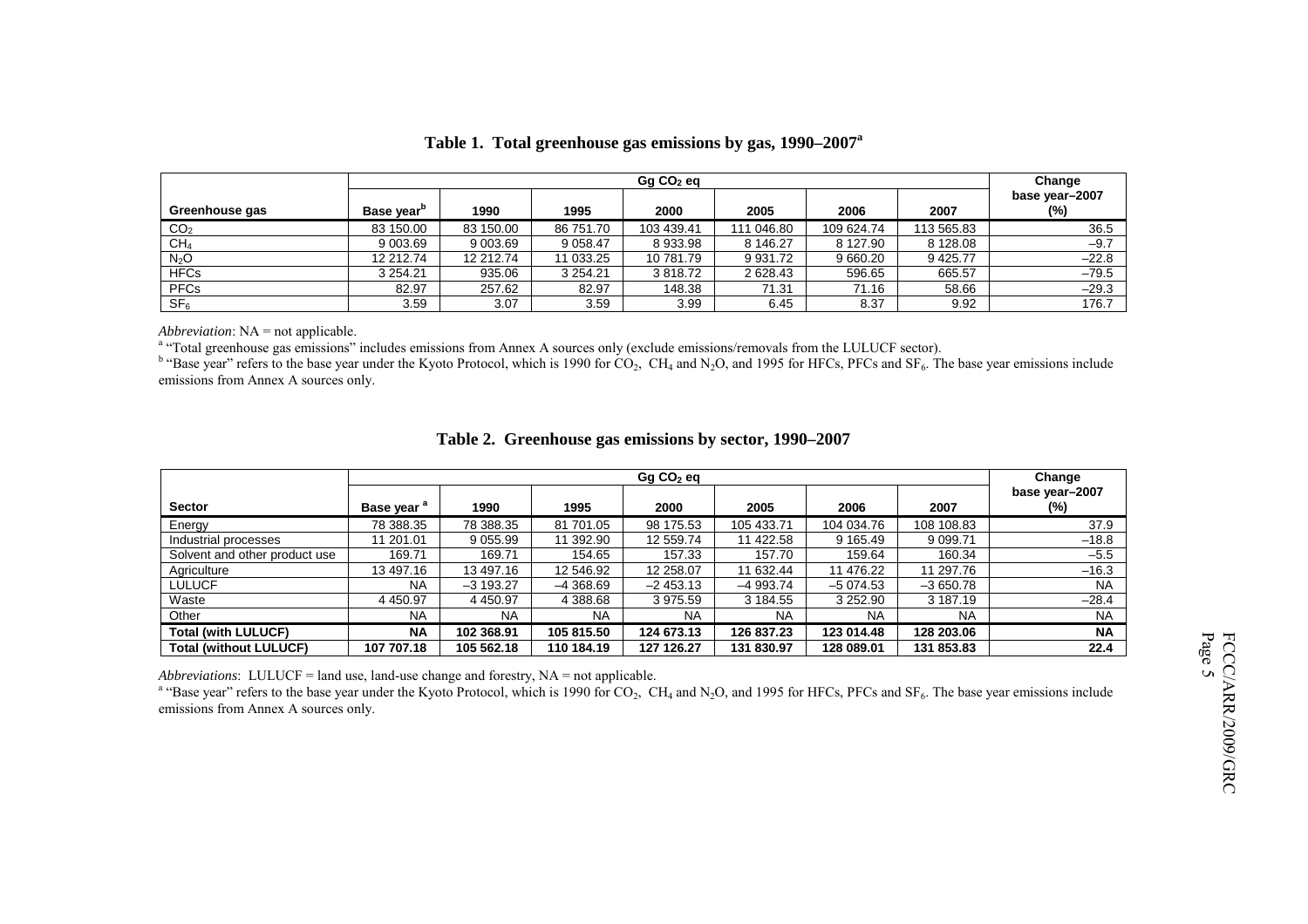l

### **C. Annual submission and other sources of information**

5. The 2009 annual inventory submission was submitted on 14 April 2009; it contains a set of common reporting format (CRF) tables for the period 1990–2007, and a national inventory report (NIR). Greece also submitted information required under Article 7, paragraph 1, of the Kyoto Protocol, including: information on accounting of Kyoto Protocol units, information on changes in the national system and in the national registry. The standard electronic format (SEF) tables were submitted on 20 March 2009. The annual submission was submitted in accordance with decision 15/CMP.1. Greece indicated that the 2009 submission is also its voluntary submission under the Kyoto Protocol.

6. Where necessary, the expert review team (ERT) also used the previous years' submissions during the review. In addition, the ERT used the standard independent assessment report (SIAR) to review information on the accounting of Kyoto Protocol units (including the SEF tables and their comparison report) and on the national registry.<sup>3</sup>

7. During the review, Greece provided the ERT with additional information. In response to a question raised by the ERT during the review, Greece also provided information on the completeness of its annual inventory submission (see para. 10 below) on 2 October 2009. The full list of materials used during the review is provided in annex I to this report.

### Completeness of inventory

8. The inventory covers all sectors and most source and sink categories, and is complete in terms of years, gases and geographical coverage. Greece has provided an NIR based on the structure in the "Guidelines for the preparation of national communications by Parties included in Annex I to the Convention, Part I: UNFCCC reporting guidelines on annual inventories" (hereinafter referred to as the UNFCCC reporting guidelines), and submitted CRF tables for all years of the inventory time series. However, CRF table 7 (key category analysis) has been provided only for 2007. The ERT encourages Greece to explore the possibility of reporting CRF table 7 for all years of the time series in its next annual submission.

9. Greece provided explanations for reporting categories as not estimated ("NE") in the NIR (chapter 1, section 1.8. "Completeness", as well as in the sectoral chapters and in annex 6 "Assessment of completeness"). The ERT recommends that Greece improve the completeness of its next annual submission, especially for those categories that are known to occur within the Party and for which methodologies are available in the Intergovernmental Panel on Climate Change (IPCC) *Good Practice Guidance and Uncertainty Management in National Greenhouse Gas Inventories* (hereinafter referred to as the IPCC good practice guidance) and the *Revised 1996 IPCC Guidelines for National Greenhouse Gas Inventories* (hereinafter referred to as the Revised 1996 IPCC Guidelines) to estimate emissions. The ERT encourages the Party to explore approaches available in the scientific literature, to estimate emissions for categories that do not have methodologies prescribed in the Revised 1996 IPCC guidelines nor the IPCC good practice guidance, with a view to enhance further, to the extent possible, the completeness and accuracy of its inventory. The ERT also recommends that the Party, when reporting

<sup>3</sup> The SIAR, Parts I and II, is prepared by an independent assessor in line with decision 16/CP.10 (paras. 5 (a), 6 (c) and 6 (k)), under the auspices of the international transaction log administrator using procedures agreed in the Registry System Administrators Forum. Part I is a completeness check of the submitted information relating to the accounting of Kyoto Protocol units (including the SEF tables and their comparison report) and to national registries. Part II contains a substantive assessment of the submitted information and identifies any potential problem regarding information on the accounting of Kyoto Protocol units and the national registry. The SIAR is not publicly available.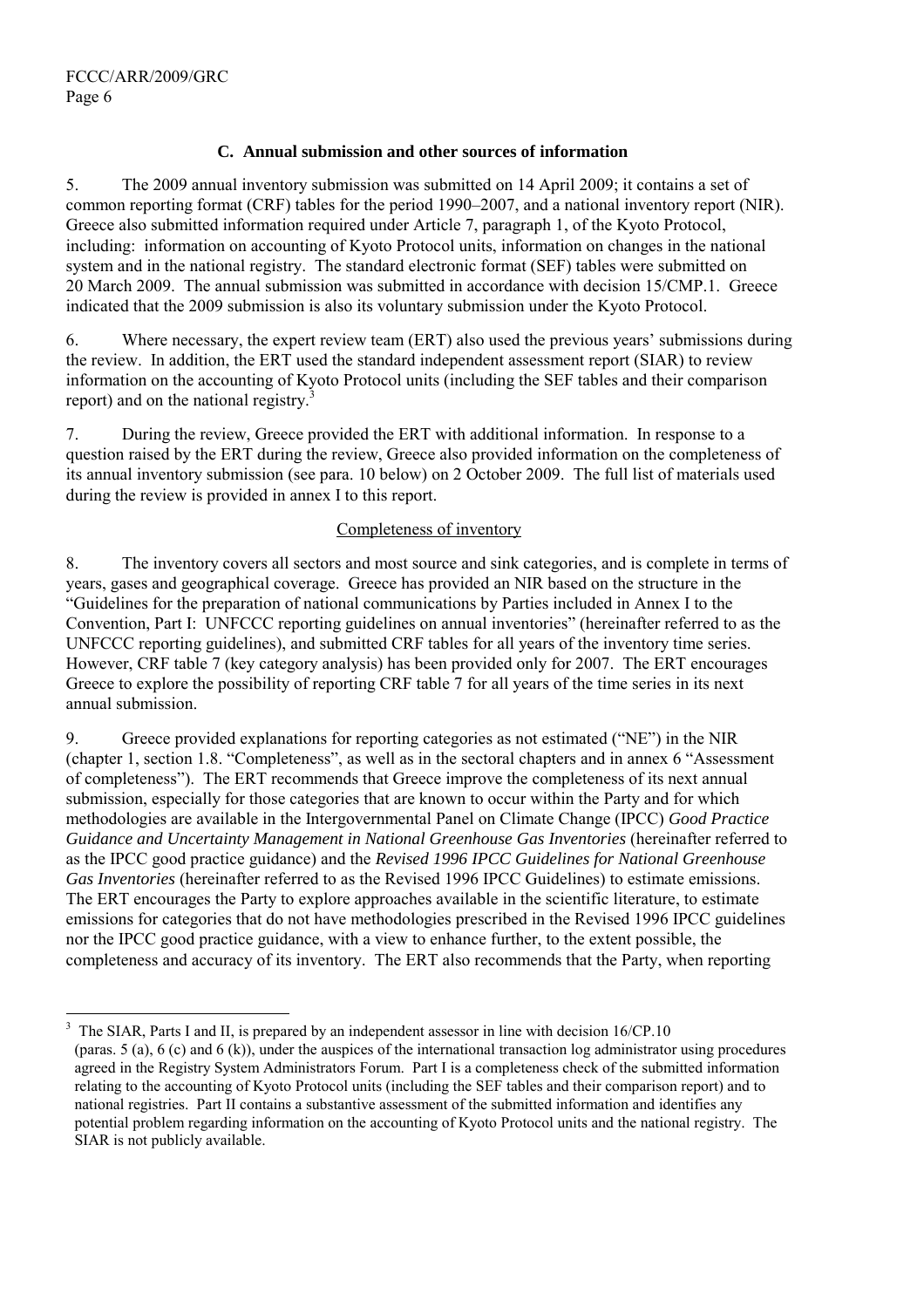emissions data for the first time for a given category, ensure that emissions data are provided for the entire inventory time series, and that the choice of methods and EFs are clearly explained in the NIR.

10. In response to the recommendation of the ERT, the Party indicated that it would address the completeness of its inventory in its next annual submission in regards to the actual emissions of HFCs and PFCs from foam blowing, fire extinguishers and solvents, PFC emissions from aerosols/metered dose inhalers and HFCs from manufacturing of aerosols/metered dose inhalers. Greece also provided information on the steps undertaken to collect the necessary data for inclusion of those estimates in its next annual submission.

### **D. Main findings**

11. The inventory is generally in line with the Revised 1996 IPCC Guidelines, the IPCC good practice guidance and the IPCC *Good Practice Guidance for Land Use, Land-Use Change and Forestry* (hereinafter referred to as the IPCC good practice guidance for LULUCF), with minor deviations in the allocation of emissions and time-series consistency and inappropriate use of methodologies (tiers) as required by the IPCC good practice guidance.

12. The 2009 inventory submission shows significant improvement on the 2008 submission. Greece has focused on determining country-specific emission factors (EFs), moving to higher tier methodologies, improving the transparency of the NIR by providing more thorough descriptions of background data and methods used to calculate GHG emissions, providing information on completeness in an annex to the NIR, and developing an inventory improvement plan. Most of the improvements were based on the recommendations of previous reviews (see para. 36 below).

13. Greece has submitted, in part, on a voluntary basis the supplementary information required under Article 7, paragraph 1, of the Kyoto Protocol in accordance with section I of the annex to decision 15/CMP.1. Greece did not report on a voluntary basis information on activities under Article 3, paragraphs 3 and 4, of the Kyoto Protocol (hereinafter referred to as the KP-LULUCF) and information on the minimization of adverse impacts in accordance with Article 3, paragraph 14, of the Kyoto Protocol.

14. The Party has reported information on its accounting of Kyoto Protocol units in accordance with section I.E of the annex to decision 15/CMP.1, and used the SEF tables as required by decision 14/CMP.1. The national system continues to perform its required functions as set out in the annex to decision 19/CMP.1. The national registry continues to perform the functions set out in the annex to decision 13/CMP.1 and the annex to decision 5/CMP.1, and continues to adhere to the technical standards for data exchange between registry systems in accordance with relevant decisions of the Conference of the Parties serving as the meeting of the Parties to the Kyoto Protocol (CMP).

15. The ERT encourages Greece to explore the possibility of structuring its reporting, in its next annual submission, following the annotated outline of the NIR, and the guidance contained therein, that can be found on the UNFCCC website.<sup>4</sup>

16. In the course of the review, the ERT formulated a number of recommendations relating to completeness, transparency, methodological choices, uncertainty analysis, recalculations, information on quality assessment/quality control (QA/QC) and information required under Article 7, paragraph 1 (see para. 40 below), as well as category-specific recommendations as provided in the appropriate chapters of this report.

 4 <http://unfccc.int/files/national\_reports/annex\_i\_ghg\_inventories/reporting\_requirements/application/ pdf/annotated\_nir\_outline.pdf>.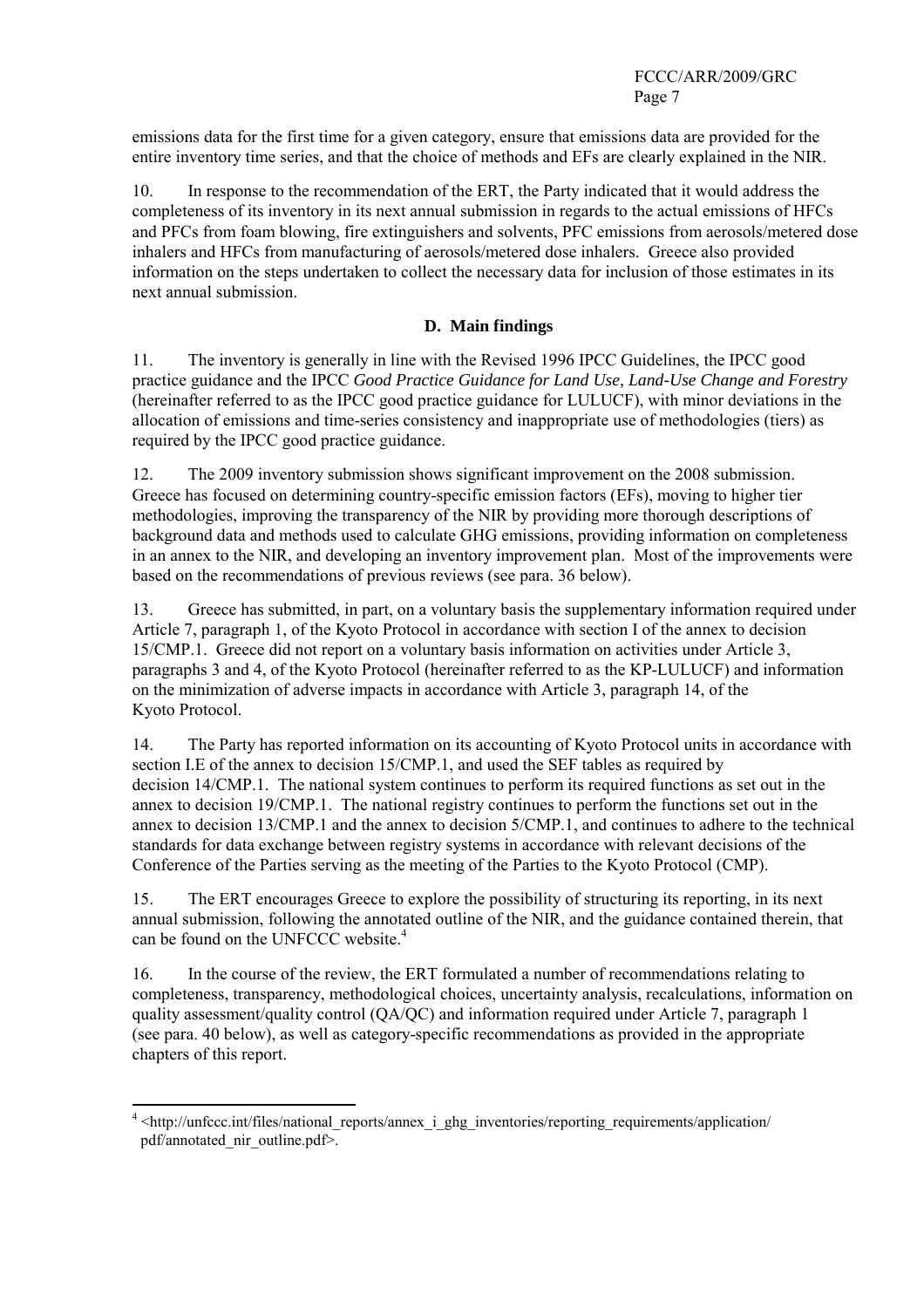### **E. A description of the institutional arrangements for inventory preparation, including the legal and procedural arrangements for inventory planning, preparation and management**

### 1. Overview

17. The ERT concluded that the national system continued to perform its required functions. The institutional, legal and procedural arrangements within the national system are formalized in the ministerial circular No 918/21-4-08 "Structure and operation of the National Greenhouse Gases Inventory System - Roles and Responsibilities". The Ministry for the Environment, Physical Planning and Public Works (MINENV) through its Climate Team is responsible for the institutional, legal and procedural arrangements for the national system and the strategic development of the national inventory. MINENV also maintains the centralized inventory file (archive), administers the national registry and supervises the QA/QC system. The National Technical University of Athens (NTUA) / School of Chemical Engineering (SCE) has the technical and scientific responsibility for compiling the inventory. Other agencies and organizations (the Ministry of Rural Development and Food through its Directorate General for Development and Protection of Forests and Natural Environment, the Ministry of Development through its Energy Policy, Petroleum Policy and Renewable Energy Sources and Energy Conservation Divisions, the Ministry of Economy and Finance through its National Statistical Service of Greece (NSSG), the Ministry of Transport and Communications through its Civil Aviation Organization, the Association of Motor Vehicles Importers and various industrial associations) are also involved in the preparation of the inventory, mainly through providing data and contributing to methodological issues. A project was launched in 2009 by the Ministry of Rural Development and Food through the National Agricultural Research Foundation regarding the requirement for developing a methodology for estimating emissions by sources and removals by sinks for LULUCF activities under Article 3, paragraph 3, and activities elected under Article 3, paragraph 4, of the Kyoto Protocol.

18. Greece reported in the NIR that no changes had been made in the national system since the previous annual submission.

### 2. Inventory planning

19. NTUA/SCE is responsible for all inventory-related tasks (data collection, reliability check of input data, selection of appropriate methodology, data processing and archive, assessment of consistency of methodologies applied, performing the recalculations, reliability check of results, key category analysis, uncertainty analysis, etc.), compiles the CRF tables and prepares the NIR, as well as supervising the maintenance of the inventory system. When necessary, the NTUA inventory team is supported by experts from either NTUA or other institutions. The Climate Team within MINENV and the NTUA work with the ministries, government agencies and associations involved to compile the inventory and other reports to the UNFCCC secretariat and the European Commission.

20. The NIR outlines inventory improvements and planned improvements in accordance with the UNFCCC reporting guidelines. The inventory improvement plan establishes a process to address recommendations from previous expert reviews and uses the output from key category analysis, uncertainty analysis and QA/QC procedures to prioritize improvements in the inventory.

21. The ERT concluded that the overall organization of the national system is effective and reliable from the point of view of the institutional, procedural and legal arrangements for the estimation and timely reporting of the GHG emissions and that the Party ensures that capacity is sufficient for the timely performance of the functions.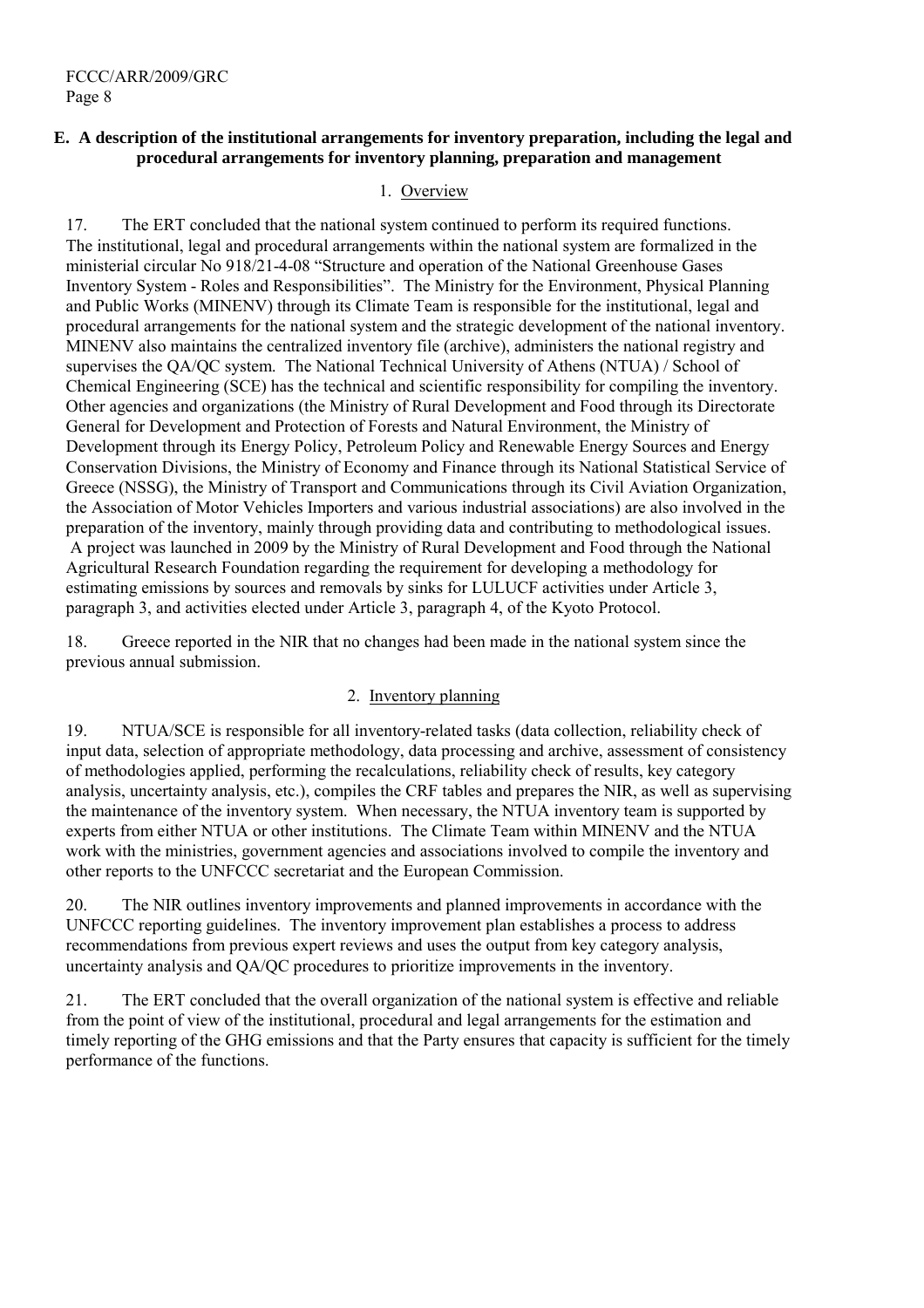### 3. Inventory preparation

#### Key categories

22. Greece has reported a key category tier 1 analysis, both level and trend assessment, as part of its 2009 submission. The key category analysis performed by the Party and that performed by the secretariat<sup>5</sup> produced slightly different results for 2007 because the Party used a different aggregation of categories. Greece has included the LULUCF sector in its key category analysis, which was performed in accordance with the IPCC good practice guidance and the IPCC good practice guidance for LULUCF. The ERT noted that the key category analysis for 1990 still includes the base year under the Kyoto Protocol (1995) for the fluorinated gases (F-gases) and reiterates the recommendation of the previous review that Greece report the 1990 key category analysis without including F-gases for 1995. The ERT encourages Greece to explore the possibility of reporting CRF table 7 for all years of the time series in its next inventory submission. The ERT acknowledges also that Greece uses key category analysis as a tool to support and guide improvements in its inventory.

### Uncertainties

 $\overline{a}$ 

23. Greece has provided a tier 1 uncertainty analysis for 48 categories and for the inventory in total; however, a certain number of categories (mainly from the industrial processes sector and representing around 1 per cent of total emissions in 2007, without LULUCF) were excluded from the analysis. The ERT reiterates the recommendation of the previous review that the Party extend the uncertainty analysis to cover all source and sink categories in line with the requirements of the UNFCCC reporting guidelines. It also reiterates the recommendation of the previous ERT that Greece report an uncertainty analysis for 1990 without including the base year under the Kyoto Protocol (1995) for the F-gases.

24. The uncertainty analysis is based to a great extent on the default uncertainties included in the IPCC good practice guidance and the *2006 IPCC Guidelines for National Greenhouse Gas Inventories*, information obtained from NSSG (e.g. for the energy and agriculture sectors), other country-specific information obtained directly from plants and associations, and expert judgement. The ERT encourages Greece to use more country-specific information and to request the institutions providing activity data (AD), or those in charge of estimating emissions, to estimate the relevant uncertainty data. Greece used the results of the uncertainty analysis to prioritize further improvements in the inventory.

25. The results of the uncertainty analysis are presented at both summary level and individual category level. The ERT noted that the estimated quantitative uncertainty in total GHG emissions (without LULUCF) was 7.37 per cent for 2007, while the estimated uncertainty introduced by the trend was 8.96 per cent. The estimated quantitative uncertainty for total GHG emissions (with LULUCF) in the same year was 18.52 per cent, while the estimated uncertainty introduced by the trend was 13.19 per cent.

#### Recalculations and time-series consistency

26. The recalculations reported by Greece for 1990 through 2006 take into account: (1) changes or refinements in methods and in EFs based on plant-specific data and the European Union emissions trading scheme (EU ETS) reports (e.g. in energy sector: public electricity and heat production; petroleum

 $<sup>5</sup>$  The secretariat identified, for each Party, the categories that are key categories in terms of their absolute level of</sup> emissions, applying the tier 1 level assessment as described in the IPCC good practice guidance for LULUCF. Key categories according to the tier 1 trend assessment were also identified for Parties that provided a full set of CRF tables for the base year. Where the Party performed a key category analysis, the key categories presented in this report follow the Party's analysis. However, they are presented at the level of aggregation corresponding to a tier 1 key category assessment conducted by the secretariat.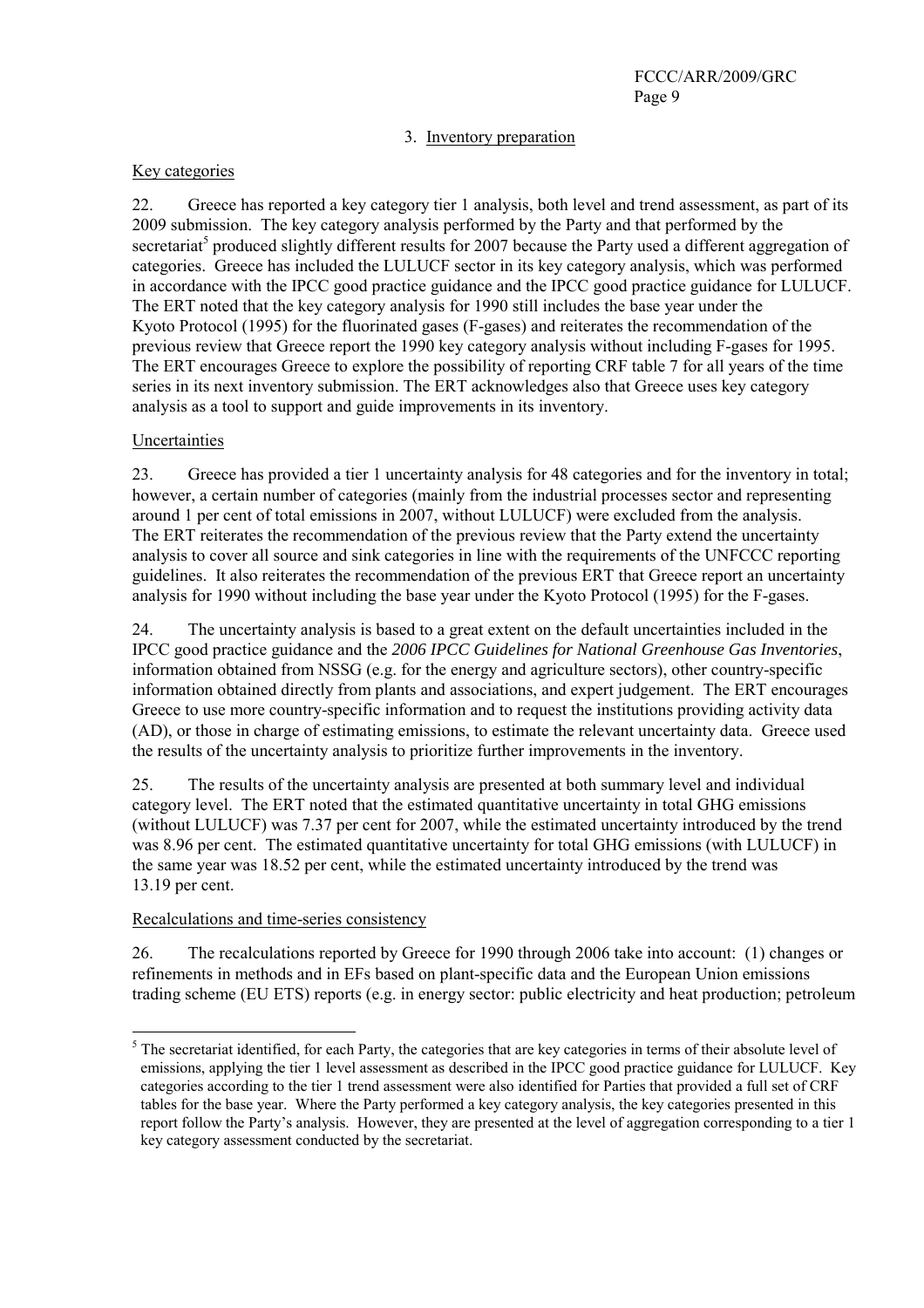refining; iron and steel; non-ferrous metals; chemicals; pulp, paper and print; food processing, beverages and tobacco); (2) availability of new or updated AD (e.g. in road transportation, railways, navigation, ammonia production, nitric acid production, aluminium production, production of halocarbons and  $SF<sub>6</sub>$ , and manure management); (3) reallocation of emissions to different sectors or categories (e.g. natural gas used for ammonia production was reallocated from the energy sector to the industrial processes sector); and (4) correction of errors, including correction of AD and/or EFs used (e.g. in iron and steel, chemicals, fugitive emissions from fuels).

27. The recalculations reported in CRF table 8(a) of the 2009 submission show an increase in estimated emissions in 1990 of 0.85 per cent without LULUCF and 0.89 per cent with LULUCF, and a decrease in estimated emissions in 2006 of 3.78 per cent without LULUCF and 3.83 per cent with LULUCF. The recalculations caused significant changes at the category level (e.g. in the energy sector  $CH<sub>4</sub>$  emission from energy industries increased by 76.3 per cent for 1990, and N<sub>2</sub>O emissions from other sectors decreased by 33.7 for 1990 and increased by 76.6 per cent in 2006; in the industrial processes sector  $N_2O$  emissions increased by 55.6 per cent in the base year and decreased by 30.1 per cent in 2006, and HFC emissions decreased by 87.2 per cent and  $SF_6$  emissions increased by 87.2 per cent in 2006). The ERT welcomes the efforts of Greece to document the rationale and impact of the recalculations in the NIR, both in the "Recalculations and improvements" chapter and in the sectoral chapters of the NIR.

28. Greece has recalculated emission estimates in certain sectors using figures from facilities that participated in the EU ETS during the period 2005–2007 (e.g. in the energy and industrial processes sectors). In some cases, country-specific EFs that were calculated based on the average emissions in 2005–2007 have been applied for the 1990–2004 period (e.g. in iron and steel production) or the overlap method has been applied (e.g. in cement production, lime production and glass production), while in others (e.g. in public electricity and heat production, and petroleum refining) the EU ETS EFs have been applied for the 2005–2007 period, while IPCC default EFs were used for the period 1990–2004.

29. Noting the efforts made by Greece to ensure time series consistency in some of the above mentioned cases, the ERT recommends that Greece provide information on whether EU ETS data have been prepared and incorporated into the inventory submission in line with the principles of the IPCC good practice guidance and provide further information on the QA/QC procedures applied to these data and how they relate to the corresponding methodology selection and QA/QC and/or verification procedures set out in the IPCC good practice guidance. The ERT recommends that Greece provide information on how the Party has ensured time series consistency when using these data and the impact of using EU ETS data on the emission trends.

### Verification and quality assurance/quality control approaches

30. The QA/QC system of Greece was established in April 2004. It is based on the ISO 9001:2000 standard, and has been developed in line with the IPCC good practice guidance. The QA/QC plan was reviewed internally in June 2004 and in May 2008. Greece has developed a quality management handbook that covers processes and procedures embedded in the QA/QC plan. The ERT was also informed that the QA/QC plan and the quality management system (QMS) are being developed further. The ERT acknowledged the progress Greece has made in developing its QA/QC system and reiterates the recommendation of the previous review encouraging Greece to establish more specific procedures to underpin the periodic review of the QA/QC plan and the QMS, using information obtained from the implementation of its QA/QC programme, including from an independent audit.

31. Greece informed the ERT that MINENV underwent an internal audit between September and November 2008. NTUA contracted an independent audit of the inventory in July 2009, the main findings of which were provided to the ERT during the review. Greece informed the ERT in response to a question raised during the review, that the comments received from the independent audit, as well as the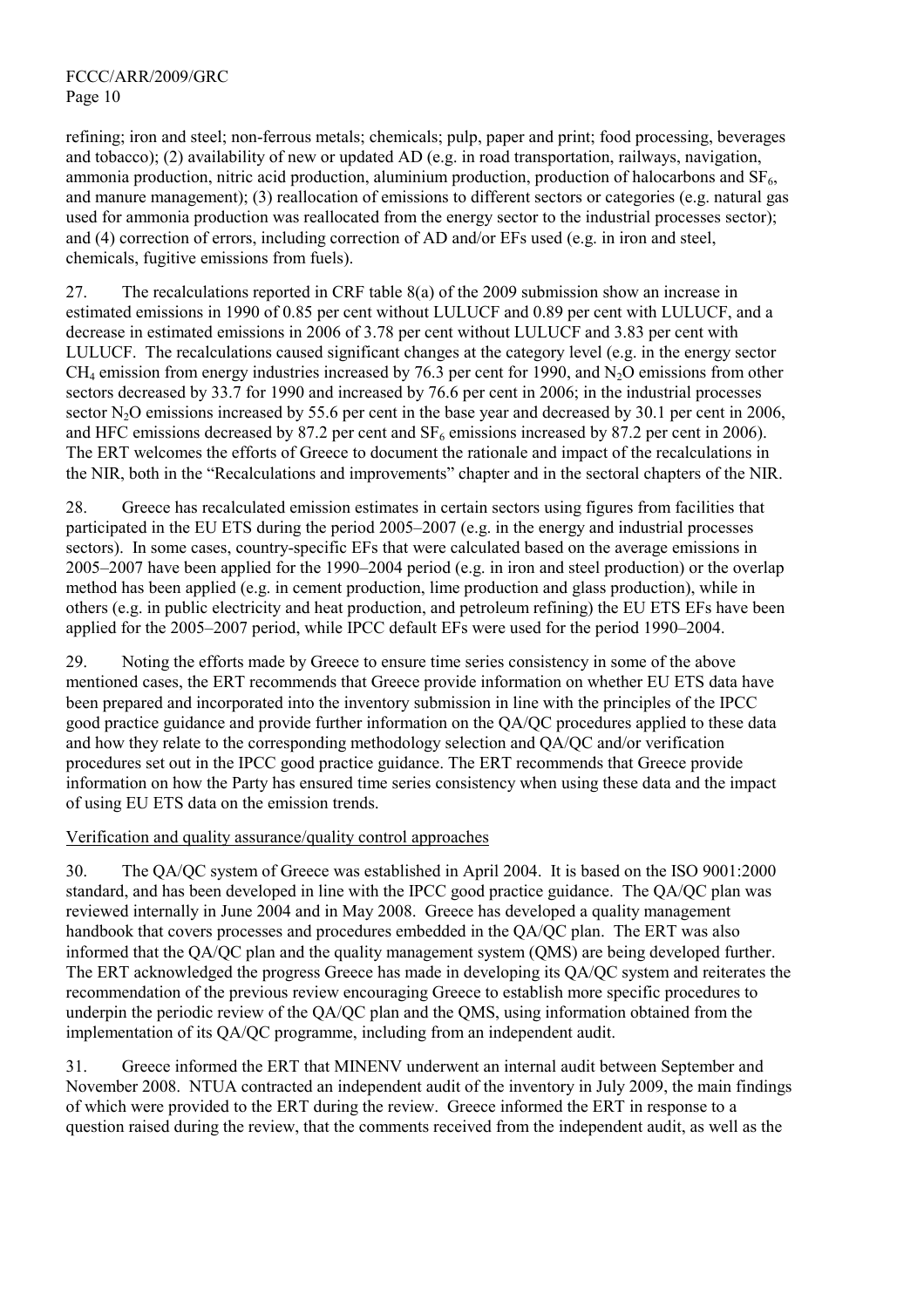actions taken to address them, will be documented in the next annual submission. The ERT reiterates the recommendation of the previous review encouraging Greece to consider including, in an annex to the NIR, elements of the QA/QC plan and the QMS, any planned improvements, additional information on QA/QC procedures for the data supplied by external sources and explanations of the role of external experts who are not directly involved in the inventory compilation or development process.

32. It also reiterates the recommendation of the previous ERT that Greece improve QC procedures by exploring the development of category-specific QC procedures (tier 2) for all key categories and for those categories in which significant methodological and/or data changes have occurred (e.g. in the industrial processes and waste sectors) and to integrate these procedures into the QA/QC plan and the quality management handbook. The ERT encourages Greece to include details of all improvements in the NIR and its annexes.

## **Transparency**

33. Greece's inventory is generally transparent. The NIR included information on key categories, methods, data sources, uncertainty estimates, recalculations, QA/QC procedures, and verification activities, all of which provide a good basis for the review of the inventory. However, the ERT recommends that Greece provide additional information on the tier used for each category (e.g. in the industrial processes sector), include in the sectoral chapters a description of the development of countryspecific EFs and parameters (e.g. in the agriculture sector), more underlying AD and more categoryspecific information on uncertainty and the QA/QC procedures implemented during preparation of inventory (at least for key categories and for those categories in which significant methodological and/or data changes have occurred), and ensure better use of CRF tables 8(b) (recalculation explanations) and 9(a) (completeness).

## 4. Inventory management

34. Greece has a centralized archiving system that archives disaggregated EFs and AD, documentation on how these factors and data have been generated and aggregated for the preparation of the inventory, and all underlying calculation sheets, as well as all cited literature. The archived information also includes internal documentation on QA/QC procedures, external and internal reviews, and documentation on annual key categories and key category identification and planned inventory improvements.

35. The centralized archive system resides at MINENV. At the start of each inventory compilation cycle MINENV provides a copy of the archived "Centralized Inventory File" to NTUA in accordance with the procedure defined in chapter B of the ministerial circular referred to in paragraph 17 above. Upon completion of the inventory NTUA submits the Centralized Inventory File to MINENV, updated with all the information, data, documentation, etc., used in the compilation of the national inventory. The ERT commends Greece for establishing an archiving process that will help to ensure continuity of inventory compilation.

### **F. Follow-up to previous reviews**

36. Greece has systematically addressed the issues raised in the previous reviews and followed the recommendations where appropriate or possible. Thus, in response to the recommendations from the previous review, the Party has:

(a) Included in an annex to its NIR a list of key categories in the format of tables 5.4.2 and 5.4.3 in chapter 5 of the IPCC good practice guidance for LULUCF, and reported on the analysis for the latest inventory year;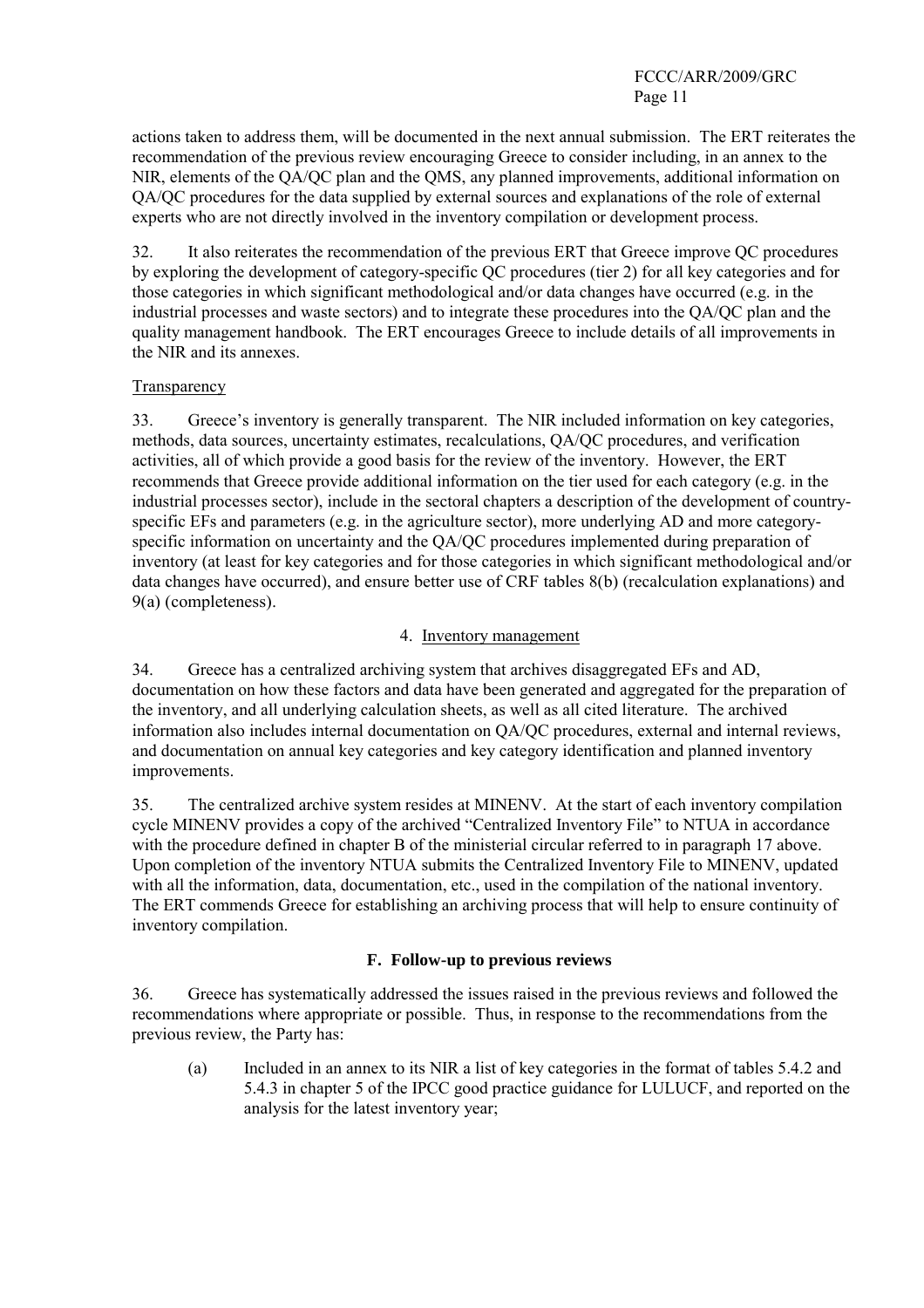- (b) Improved the completeness and transparency of the inventory by including an annex to the NIR on completeness in accordance with the UNFCCC reporting guidelines;
- (c) Developed an inventory improvement plan that establishes a process to manage the improvement of the national inventory by addressing recommendations from previous expert reviews and using the output of the key category analysis, uncertainty analysis and QA/QC procedures as a basis to prioritize improvements;
- (d) Improved the transparency of the inventory by providing in the NIR more detailed information on methodologies, references to these methodologies, information on the assumptions used in compiling emission estimates, data sources, general background information, rationales for recalculations and assumptions underpinning quantitative estimates of uncertainty, and by including more information in the CRF documentation boxes and table 9(a) (completeness);
- (e) Improved the time-series consistency by performing recalculations according to the IPCC good practice guidance and documenting the changes made;
- (f) Extended its QA/QC procedures to identify and correct some inconsistencies between the CRF tables and the NIR, and to develop procedures that link with the CRF Reporter software to identify time-series inconsistencies in AD, EFs and estimated emissions;
- (g) Reduced the uncertainty of emission estimates from solid waste disposal sites by obtaining better data on the municipal solid waste disposed and its composition, and the amount of biogas emitted;
- (h) Established a team of experts to address the issue of inconsistent land representation and to develop a methodology to allow annual updating of the LULUCF part of the inventory;
- (i) Reported its commitment period reserve in the NIR.

37. The ERT concluded, however, that Greece has not implemented all the recommendations from the previous review, for example:

- (a) Category-specific information on uncertainty and QA/QC procedures, at least for all key categories and other categories in which significant methodological and/or data changes have occurred, has not been provided in the sectoral chapters, as required by the UNFCCC reporting guidelines (although during the review the ERT was provided with examples of such procedures that have already been applied for the 2009 inventory submission);
- (b) Explanations for recalculations performed by the Party are provided in CRF table 8(b); however, the list is still not complete and the NIR does not provide detailed information on the rationale for recalculations, such as detailed information on data sources, or justification of the new EFs or methodology underpinning a recalculation (e.g. in the energy sector);
- (c) The uncertainty analysis still does not cover all source and sink categories (emissions from categories that have not been included in the uncertainty analysis represent around 1 per cent of total emissions in 2007, without LULUCF);
- (d) Elements of the QA/QC plan and the QMS and its records are still not included in an annex to the NIR;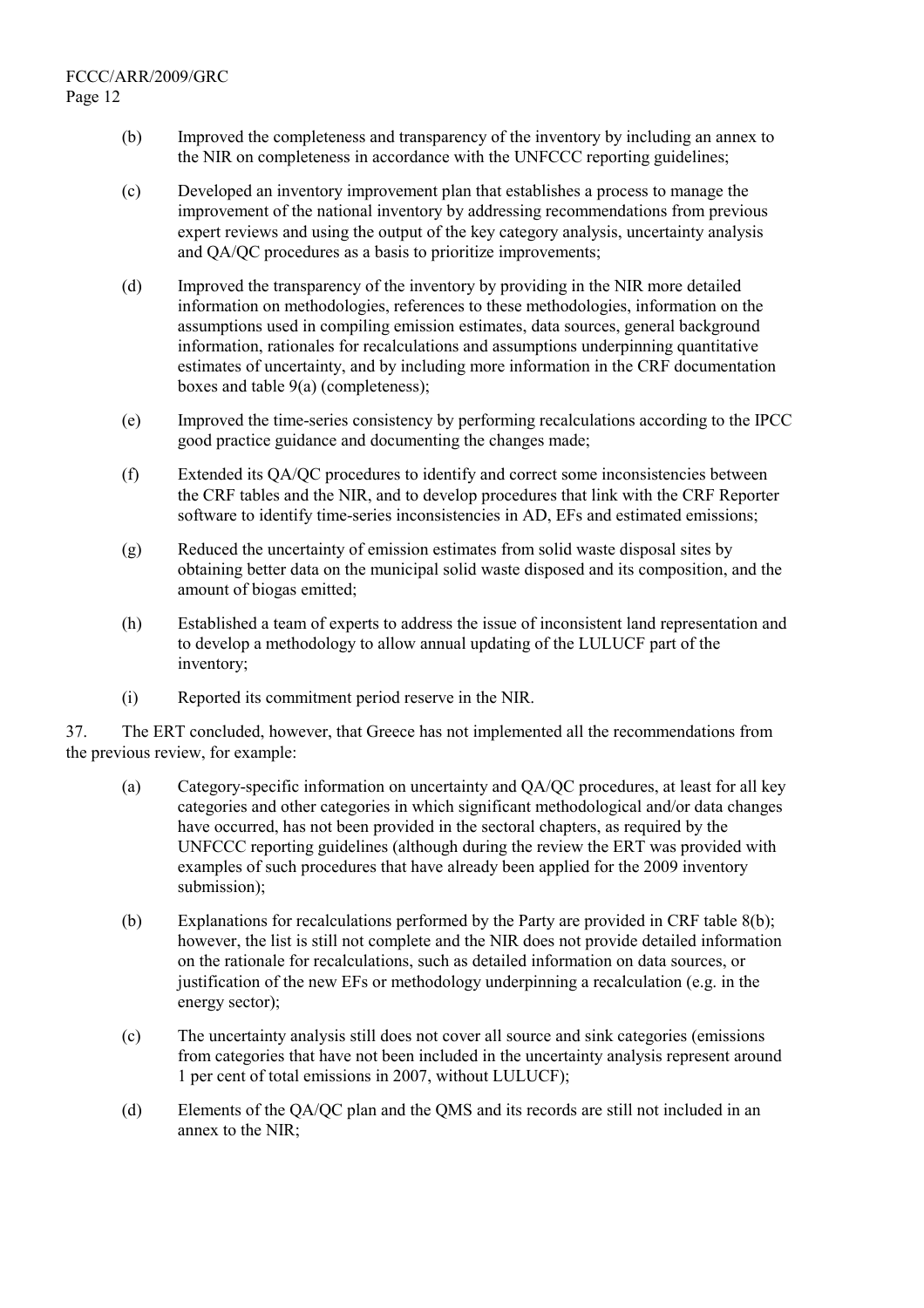- (e) The preparation and reporting of estimates under the LULUCF sector under the Convention and under the Kyoto Protocol has not yet been streamlined within a single institution to minimize duplication of effort and ensure consistency and accuracy of reported data and information;
- (f) The key category analysis and uncertainty analysis for the base year 1990 include the base year under the Kyoto Protocol (1995) for the F-gases.

38. The category-specific recommendations still not implemented by Greece are reiterated within the relevant sections of this report.

#### **G. Areas for further improvement**

#### 1. Identified by the Party

- 39. The 2009 NIR identifies several areas for improvement:
	- (a) Investigating the possibility of implementing methodologies that are consistent with the IPCC good practice guidance for some key categories (e.g. using a higher tier method for  $CH<sub>4</sub>$  and N<sub>2</sub>O emissions from aviation and navigation and  $CH<sub>4</sub>$  emissions from enteric fermentation from cattle);
	- (b) Integrating results of the inventory review into the plan for improving the inventory;
	- (c) Addressing the reporting requirements for activities under Article 3, paragraphs 3 and 4, of the Kyoto Protocol;<sup>6</sup>
	- (d) Investigating the carbon content of fuels in navigation;
	- (e) Reallocating certain emissions to the correct sector, consistent with UNFCCC guidelines (e.g. emissions from limestone use for desulphurization of flue gases (non-energy fuels used as feedstocks) will be reallocated from the energy sector to the industrial processes sector in the 2010 submission);
	- (f) Improving the completeness of the inventory (e.g. by including potential emissions of F-gases, actual emissions of F-gases from foam blowing, fire extinguishers, aerosols);
	- (g) Enhancing collaboration with other research institutions to characterize the country's animal waste management systems.

### 2. Identified by the expert review team

40. The ERT identifies the following cross-cutting issues for improvement:

 $\overline{a}$ 

- (a) To address the recommendations outstanding from previous reviews;
- (b) To ensure, to the extent possible, the inclusion in its next annual submission, emissions for categories currently reported as "NE" and for which methods exist for these categories in the Revised 1996 IPCC guidelines and/or the IPCC good practice guidance,

<sup>&</sup>lt;sup>6</sup> The Ministry of Rural Development and Food (MRDF) has launched a project to develop a methodology for estimating emissions by sources and removals by sinks for activities under Article 3, paragraph 3, and activity elected under Article 3, paragraph 4, of the Kyoto Protocol.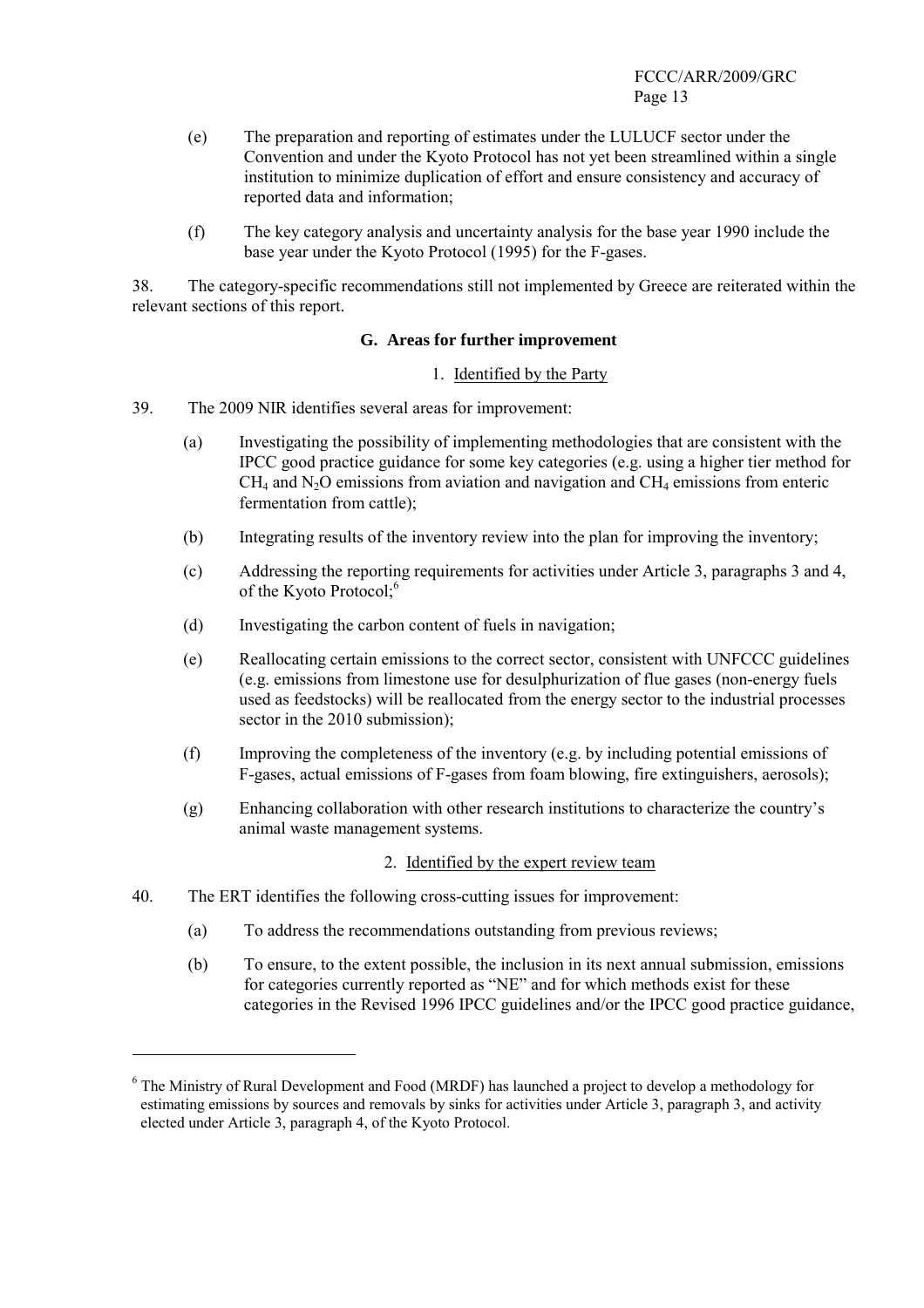and if emissions for a given category cannot be estimated then the Party is to provide sufficient explanation in the NIR as to why it cannot be estimated;

- (c) To improve the transparency of the inventory by including, in the NIR, additional information on the identification of country-specific EFs and parameters (e.g. for enteric fermentation), an explanation of methodological choices and information on the sources of AD (e.g. for HFCs emissions from ODS substitutes) and more background AD (e.g. for road transportation, civil aviation, enteric fermentation, and solid waste disposal on land);
- (d) To reallocate emissions to the correct sectors and categories consistent with the IPCC good practice guidance and the IPCC good practice guidance for LULUCF where necessary (e.g. non-energy use of fuels, net carbon stock change in soil);
- (e) To move to higher tier methodologies in line with the IPCC good practice guidance where necessary (e.g. for estimating  $CH_4$  and  $N_2O$  emissions from aviation and navigation, and  $CH<sub>4</sub>$  emissions from enteric fermentation from cattle, wastewater handling, cropland remaining cropland);
- (f) To explore the possibility of making greater use of country-specific EFs (e.g. agricultural soils, manure management);
- (g) To provide a justification and documentation supporting the use EU ETS data in line with the IPCC good practice guidance and to ensure the time-series consistency where such data have been used, using the recalculation approaches suggested in the IPCC good practice guidance;
- (h) To develop category-specific QC procedures (tier 2) for all key categories and any other categories in which significant methodological and/or data changes have occurred, integrate these procedures into the QA/QC plan and the quality management handbook, and document these improvements in the NIR and its annexes;
- (i) To remove inconsistencies between the CRF tables and the NIR by improving QC during the last stages of preparation of the inventory submission;
- (j) To enhance the user interface of the national registry by providing the public information referred to in paragraphs 45–48 of the annex to decision 13/CMP.1, and report on these changes in the next annual submission.

41. Recommended improvements relating to specific categories are presented in the relevant sector chapters of this report.

# **II. Energy**

## **A. Sector overview**

42. The energy sector is the main sector in the GHG inventory of Greece. In 2007, emissions from the energy sector amounted to 108,108.83 Gg  $CO<sub>2</sub>$  eq, or 82.0 per cent of total GHG emissions. Since 1990, emissions have increased by 37.9 per cent. This is mainly due to a 36.3 per cent (15,735.87 Gg  $CO<sub>2</sub>$  eq) increase in emissions from the energy industries, and a 60.6 per cent (8,957.35 Gg CO<sub>2</sub> eq) increase in emissions from transport. Within the sector, 54.6 per cent of the emissions were from energy industries, followed by 22.0 per cent from transport, 12.1 per cent from other sectors and 9.8 per cent from manufacturing industries and construction. The remaining 1.5 per cent were fugitive emissions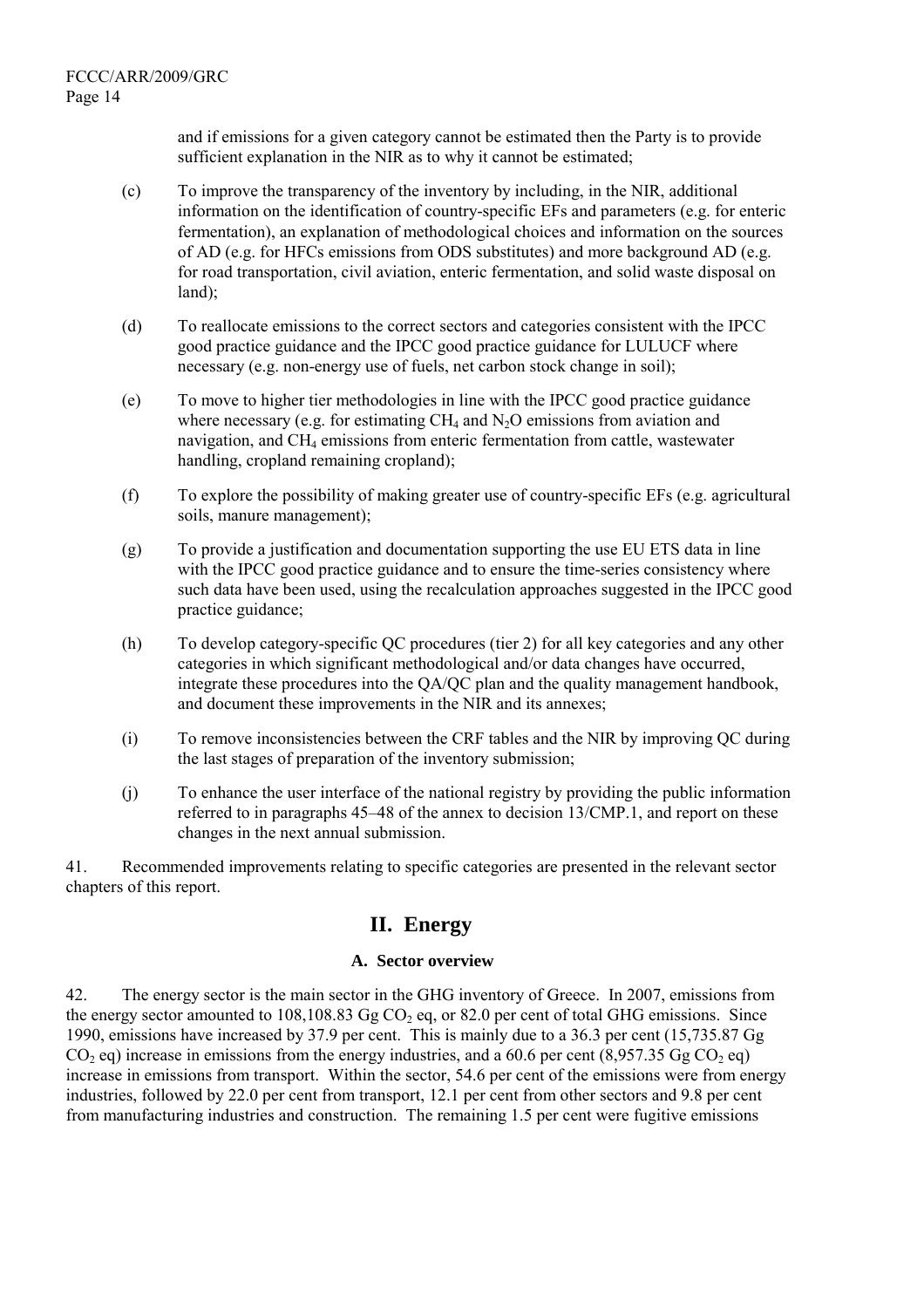from fuels. Emissions of  $CO_2$  accounted for 97.6 per cent of sectoral emissions, CH<sub>4</sub> accounted for 1.6 per cent, and  $N<sub>2</sub>O$  for 0.8 per cent.

43. The estimates for the sector are complete except for some subcategories that are reported as "NE", such as  $CH_4$  and  $N_2O$  emissions from lubricants under road transportation, navigation and marine bunkers, and  $CO<sub>2</sub>$ , CH<sub>4</sub> and N<sub>2</sub>O emissions from geothermal energy production. Greece documented those non-estimated categories both in the CRF table 9 and in the NIR, except for lubricants under road transportation. In response to a question from the ERT during the review, Greece stated that it will provide clarification in the next inventory submission.

44. The energy sector is generally transparent and the ERT commends Greece's efforts to provide more detailed information on its choice of methodologies, descriptions of the methodologies and assumptions used, rationales for recalculations, and information on ongoing projects and planned improvements in the sector. However, the ERT recommends that Greece provide more detailed information on AD and parameters used in the NIR and add summary tables of AD and parameters used for the subcategories in the energy sector (e.g. vehicle population by class, fuel consumption rate, distance travelled and other relevant information) to further improve the transparency of reporting. The ERT also recommends that Greece explain the reconciliation between the EU ETS data and the energy balance, include further information on the assumptions made in the calculations (e.g. technology assumptions), and provide tables with the non- $CO<sub>2</sub>$  EFs used for each category.

45. The ERT found that Greece used EU ETS data to estimate emissions from some categories. However, the ERT concluded that the Party has not provided sufficient information in its NIR to confirm if the data have been prepared and incorporated in the inventory submission in line with the IPCC good practice guidance and recommends Greece to provide such information in its next annual submission. The ERT recommends that Greece include information in its next inventory submission on what QA and/or verification procedures were applied to the EU ETS data and how this relates to corresponding QA and/or verification procedures set out in the IPCC good practice guidance. The ERT recommends that Greece include a more thorough explanation of how the Party ensured time-series consistency when using EU ETS data in the energy sector.

46. A number of recalculations have been carried out, some in response to the recommendations from the previous expert review (e.g. removal of a conservativeness factor for the base year, reallocation of some emissions to the industrial processes sector, ensuring time-series consistency) and some due to the use of better AD (e.g. revised data for landfill gas used for power production in 2005). The recalculations affected all the categories in the energy sector (leading to a change in estimates of up to  $\pm$ 70 per cent). Overall, the energy sector estimates decreased in 2006 by 650.39 Gg CO<sub>2</sub> eq (or –0.6 per cent) as a result. The ERT commends Greece's efforts to document and justify its recalculations in the NIR.

### **B. Reference and sectoral approaches**

### 1. Comparison of the reference approach with the sectoral approach and international statistics

47. The estimates derived from the reference approach were 1.96 per cent lower than the estimates from the sectoral approach in 2007 in terms of apparent consumption and 1.33 per cent lower in terms of CO<sub>2</sub> emissions. Greece attributes this to considerable statistical differences in the data on consumption of liquid fuels to losses from transformation, transport and distribution, and to different EFs used for the two approaches. The ERT noticed that the figures reported in CRF table 1.A(c) were different from those reported in the NIR. The ERT recommends that Greece improve QC procedures before the official submission of the inventory in order to eliminate such differences.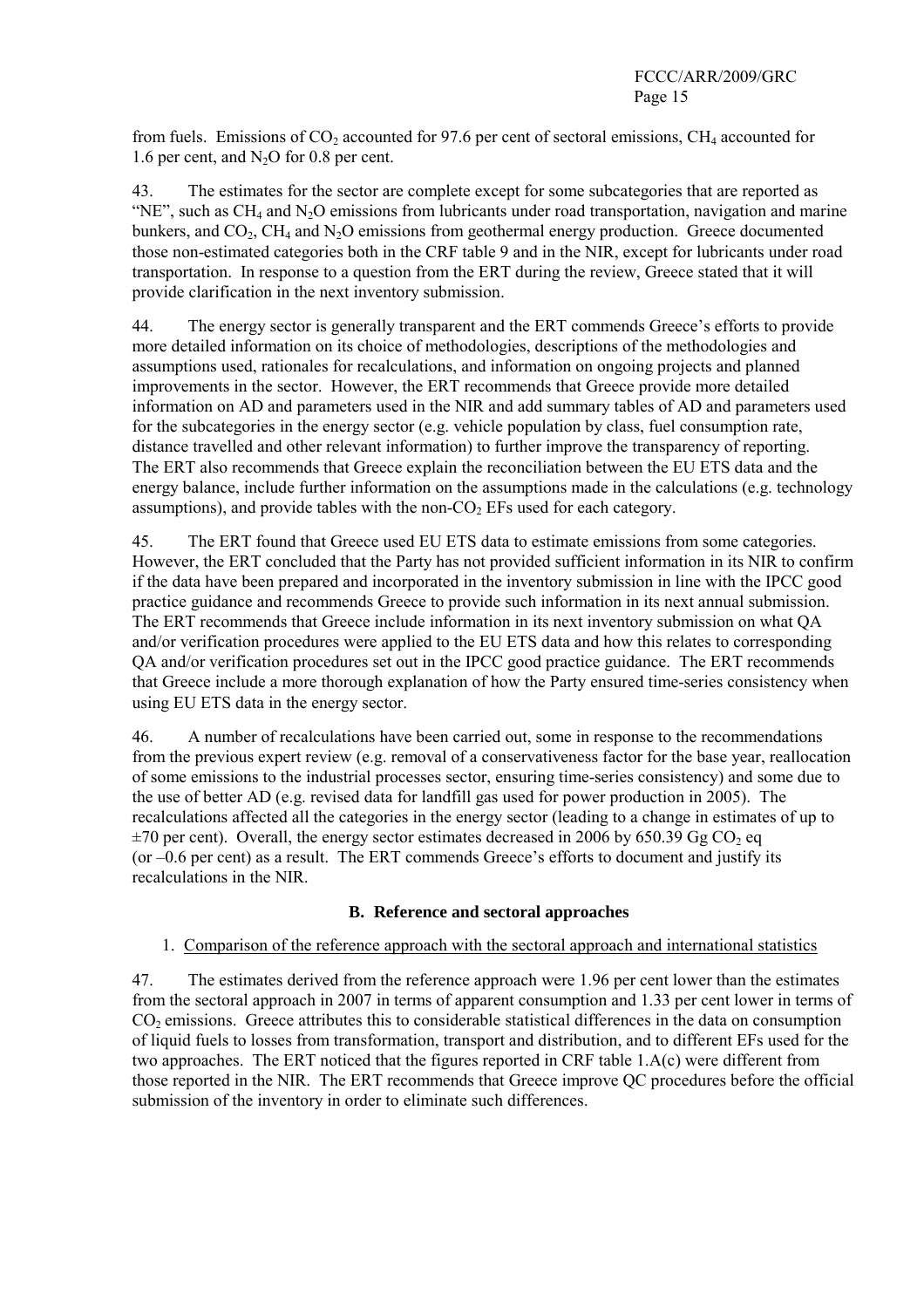48. The figures reported for total apparent consumption corresponds closely to those reported by Greece to the International Energy Agency (IEA), with a difference of about 2 per cent for all the years except 2006 (–4 per cent). The 1990–2007 growth rates for the total apparent consumption are 48 per cent and 44 per cent for the CRF and IEA data, respectively.

#### 2. International bunker fuels

49. Greece has used a tier 2a method to estimate  $CO_2$ ,  $CH_4$ , and  $N_2O$  emissions from aviation bunkers, applying default EFs for  $CO_2$  and tier 2a EFs for  $CH_4$  and N<sub>2</sub>O. A CORe INventory of AIR emissions (CORINAIR) method and EFs have been used to estimate emissions from marine bunkers.

50. During the review, the ERT noticed that the fuel consumption for international aviation is systematically higher than the IEA data (within 4 per cent for most years). In particular, figures for jet kerosene used in international aviation are about 20 per cent higher than the IEA data for 2003 and 2004. The ERT also noted that jet kerosene for international aviation has not been reported in CRF table 1.A(b) for the years 2006 and 2007 and that domestic air transport figures reported to IEA are much higher than the equivalent CRF data from 1990 to 1997. The ERT also identified discrepancies between table 1.C and table 1.A(b) for jet kerosene (international aviation) for 1990, 2003, 2004, 2006 and 2007. In response to a question raised by the ERT on this matter during the review, Greece stated that it will verify CRF table 1.A(b) and cross-check the 2006 and 2007 jet kerosene data with data from NSSG (energy balance) as well as check working files and corresponding data in the NIR. The ERT recommends that Greece report on the results in the next NIR, along with recalculations of the time series, where appropriate.

### 3. Feedstocks and non-energy use of fuels

51. The ERT noticed that the implied emission factors (IEFs) for  $CO<sub>2</sub>$  from liquid fuels in both the chemicals and other (manufacturing industries and construction) were lower than those of other Parties. In response to a question during the review, Greece explained that this is due to non-energy use of fuels being included as fuel combustion in order to balance the sectoral approach with the reference approach. The ERT noted that this is not in accordance with the Revised 1996 IPCC Guidelines and recommends that Greece remove the non-energy use of fuels from fuel combustion and subtract this amount from the apparent energy consumption in the reference approach. The ERT further reiterates the recommendation of the previous review for any relevant process emissions reported in the energy sector to be reallocated to the industrial processes sector.

### **C. Key categories**

### 1. Stationary combustion: liquid, gaseous fuel  $-CO<sub>2</sub>$

52. There is a marked difference between the  $CO<sub>2</sub> IEFs$  for stationary combustion for the years up to  $2004$  and for the years from 2005 on. For example, the  $CO<sub>2</sub>$  IEF for liquid fuels for iron and steel increased by 11.4 per cent (from  $68.49$  t/TJ in 2004 to 76.32 t/TJ in 2005), the CO<sub>2</sub> IEF for gaseous fuels in the public electricity and heat production sector drops from a constant value of 55.82 t/TJ for the period 1990–2004 to 55.01 t/TJ in 2005, and the  $CO<sub>2</sub> IEF$  for liquid fuels in petroleum refining decreases by 5.7 per cent (from 72.92 t/TJ in 2004 to 68.78 t/TJ in 2005). Greece explained that these changes result from using IPCC default EFs for the 1990–2004 period and EFs from verified EU ETS reports for the years 2005–2007. The ERT recommends that Greece justify that the EU ETS data have been prepared and incorporated into the inventory submission in line with the principles of the IPCC good practice guidance and ensure time-series consistency in next annual submission.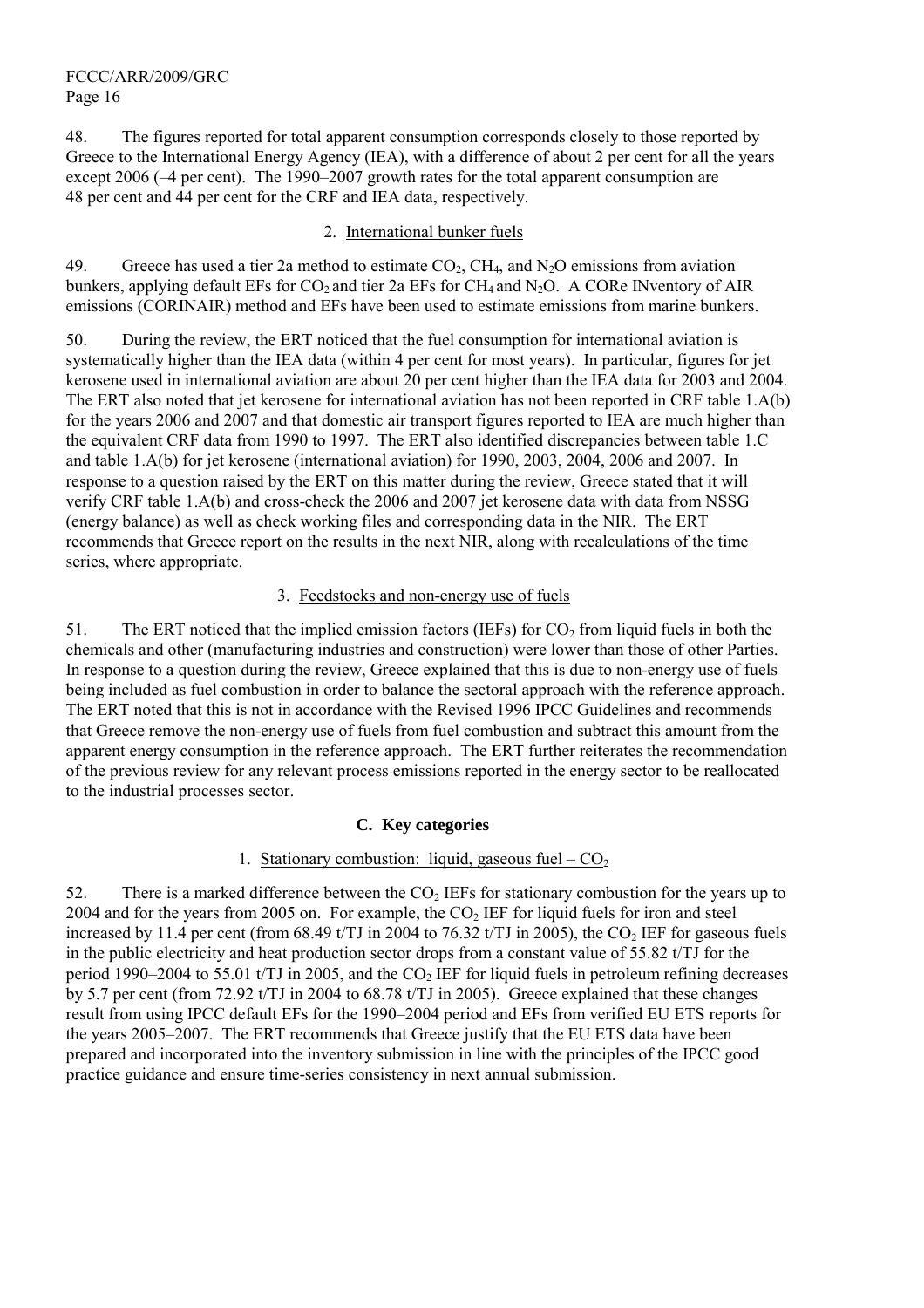#### 2. Stationary combustion: solid fuel  $-CO<sub>2</sub>$

53. The ERT noticed that the IEF values of  $CO<sub>2</sub>$  for chemicals for 1990 (114.3 t/TJ) and 1991 (146.7 t/TJ) are some of the highest of all reporting Parties (48.98–397.82 t/TJ for 1990) for these years and higher than the IPCC default range (94.6–106.7 t/TJ), and higher than the subsequent years' values reported by Greece. In response to a question raised by the ERT during the review, Greece explained that the high 1991 value is due to an incorrect value for fuel consumption in CRF Reporter and will be corrected in the next annual submission. Another reason for the high IEF is the large amount of lignite that is used in the category. The ERT recommends that Greece include some information in the next annual submission on the changes in composition of the fuels mixes by year to explain the variations in the IEF over time.

#### 3. Civil aviation: liquid fuel –  $CO<sub>2</sub>$

54. The ERT noted the efforts that Greece has made towards meeting the recommendation from the previous review that it apply a higher tier method for civil aviation. Greece states that approaches for allocating fuels between internal and external transportation were investigated in collaboration with the Civil Aviation Organisation (GCAO) and the Ministry for Development. After a survey by GCAO it was found that the only possible way to collect detailed data was through fuel companies. These data are subject to confidentiality issues; however, Greece believe that they will become available through the inclusion of the aviation sector in the EU ETS. The ERT commends Greece for this effort to resolve the discrepancy in the national energy balance in relation to aviation data. It also reiterates the recommendation of the previous reviews that any new developments or resolution of this matter are to be reported in the next annual submission, which should include the recalculation of the inventory time series and supporting documentation on the methodology and assumptions used.

## 4. Road transportation  $-CO<sub>2</sub>$

55. The ERT noted the recalculations made in the road transportation category to address the recommendations from the previous ERT. The present ERT reiterates the recommendation for Greece to verify the data on lubricants used in road transportation. In addition, the ERT encourages Greece to document the reasons for the recalculations in CRF table 8(b), consistently with the NIR.

### **III. Industrial processes and solvent and other product use**

#### **A. Sector overview**

56. In 2007, emissions from the industrial processes sector amounted to  $9,099.71$  Gg CO<sub>2</sub> eq, or 6.9 per cent of total GHG emissions, and emissions from the solvent and other product use sector amounted to 160.34 Gg  $CO<sub>2</sub>$  eq, or 0.1 per cent of total GHG emissions. Since the base year, emissions have decreased by 18.8 per cent in the industrial processes sector, and by 5.5 per cent in the solvent and other product use sector. Notable developments in the industrial processes sector include a decrease in nitric acid production and a halt to HCFC-22 production. Within the sector, 68.9 per cent of the emissions were from cement production, followed by 7.3 per cent from refrigeration and air conditioning, 5.2 per cent from lime production and 4.8 per cent from nitric acid production. Ammonia and aluminium production accounted for 3.5 per cent each.

57. The reporting of the industrial processes sector is generally complete, except for F-gases. Potential emissions have not been estimated, and HFC, PFC and  $SF<sub>6</sub>$  emissions from foam blowing, fire extinguishers and solvents, as well as PFC and  $SF_6$  emissions from aerosols/metered dose inhalers are reported as "NE". According to the NIR and to information provided by Greece during the review, it is working to improve the completeness of the inventory regarding these categories. The ERT encourages this effort.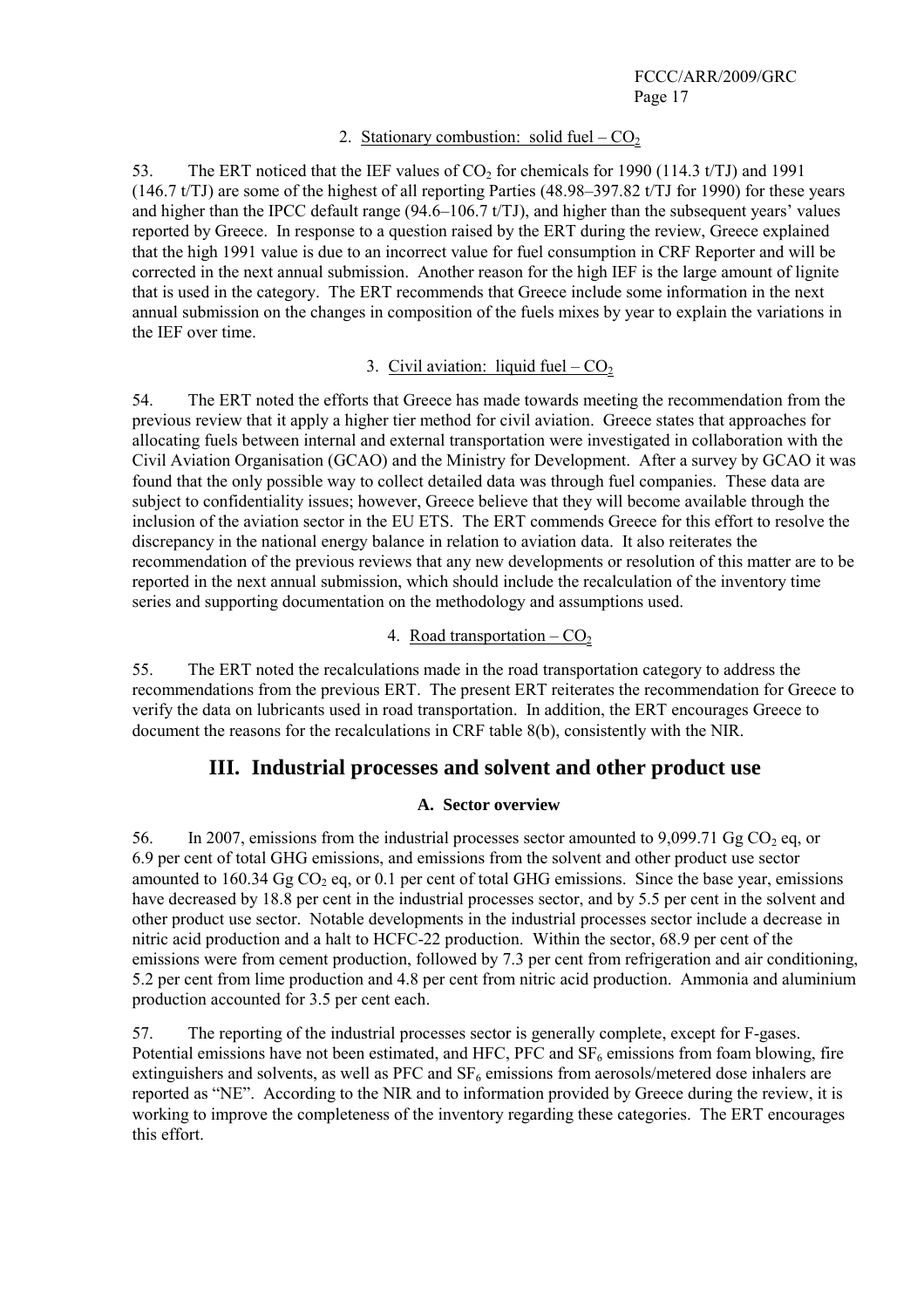58. The CO<sub>2</sub> emissions from asphalt roofing and road paving with asphalt, as well as all of the N<sub>2</sub>O uses in the solvent and other product use sector, are also reported as "NE". Noting that there is no available IPCC methodology for these categories, the ERT encourages Greece to further explore the possibilities for estimating these emissions in future annual submissions.

59. Greece has reported major recalculations of industrial processes emissions in the 2009 submission, resulting in an overall decrease of 30.0 per cent, or  $3.922.02$  Gg CO<sub>2</sub> eq, in the 2006 estimates for the sector and a 2.4 per cent increase in 1990. The recalculations were undertaken to reflect the availability of new data (e.g. for ammonia production, nitric acid production, aluminium production, production of HCFC-22 and consumption of halocarbons and  $SF<sub>6</sub>$ ) and to respond to the recommendations of the previous review. Specifically, Greece has recalculated emissions for categories that are part of the EU ETS to ensure consistency of the time series; these are iron and steel production, cement production, lime production and glass production. In the case of iron and steel production, a country-specific EF has been calculated based on the average emissions in 2005–2007 and applied for the years 1990–2004. In the case of cement production, lime production and glass production, the overlap method suggested by the IPCC good practice guidance is used to recalculate emissions for 1990–2004. The ERT concluded the recalculation methodologies used are in line with the IPCC good practice guidance. The recalculated estimates between 1990 and 2004 in mineral products are on average 2.5 per cent lower, those in iron and steel production some 58 per cent lower, whereas the estimates between 2005 and 2006 have not changed. During the review, Greece also informed the ERT about the steps taken to ensure completeness of the reporting of these categories. The ERT recommends that Greece include this information in the next annual submission.

#### **B. Key categories**

#### 1. Cement production  $-CO<sub>2</sub>$

60. For the years 2005 to 2007 the emissions from cement production are estimated based on data from the EU ETS on the quantities of calcium carbonate and magnesium carbonate used in clinker production. Following the recommendation of the previous review, Greece has recalculated the emissions for 1990 to 2004 by using the overlap method of the IPCC good practice guidance.

61. Greece reports the AD as clinker production, in line with the tier 2 method of the IPCC good practice guidance. The previous expert review recommended that it report the AD as equivalent carbonates. In response to a question from the ERT during the review, Greece explained that the AD are reported as clinker production to maintain time-series consistency. In addition, the calcium oxide and magnesium oxide content of clinker for 2005–2007 is reported in the NIR.

#### 2. Ammonia production –  $CO<sub>2</sub>$

62. Following the recommendation of the previous review, emissions from ammonia production have been moved to the industrial processes sector from the energy sector. However, this reallocation is only partial, because it covers only natural gas used as feedstocks, whereas emissions from use of lignite (up to 1991) and liquid fuels (up to 1999) are still included in the energy sector. This causes an inconsistency in the time series and fluctuations in the IEFs as indicated in the previous stage of the review. The inconsistency is due to the fact that until 1997, emissions and AD are reported as included elsewhere ("IE"). For 1998 and 1999, the AD cover ammonia production using both natural gas and liquid fuels, but the estimated emissions include only those resulting from the use of natural gas. Since 2000 the AD and emissions are both for natural gas use only, which correctly reflects the situation in ammonia production in the country since 2000. The ERT recommends Greece to improve the time-series consistency of the category estimates in its next annual submission. The ERT also encourages Greece to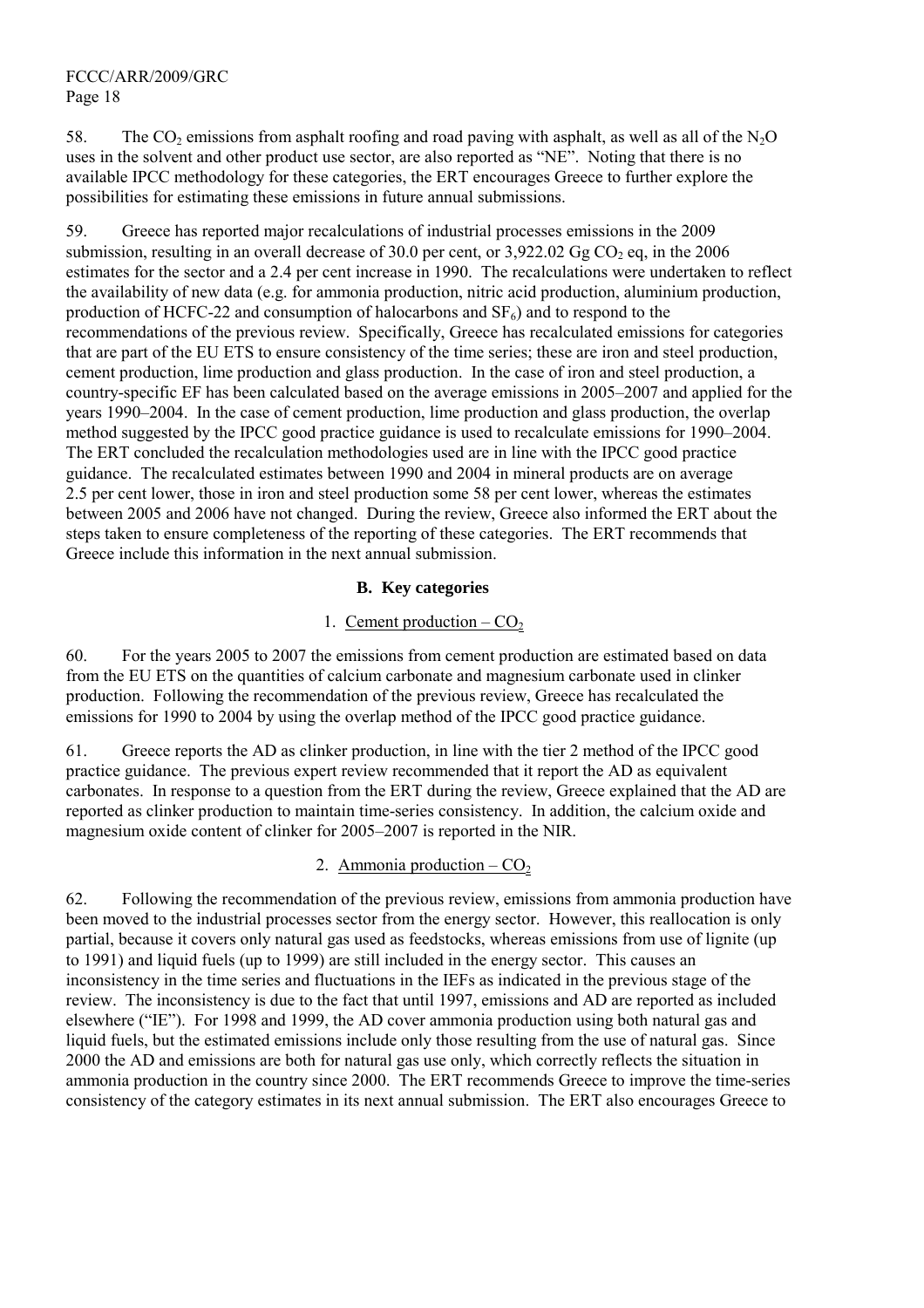apply QA/QC procedures to the obtained plant-specific data, especially concerning the use of natural gas as feedstocks or for energy.

## 3. Nitric acid production  $-N<sub>2</sub>O$

63. Greece applies the default methodology from the IPCC good practice guidance to estimate  $N_2O$ emissions from nitric acid production. However, the IPCC good practice guidance recommends the use of plant-specific measurements if nitric acid production is a key category, which is the case here. Greece informed the ERT that such data are not available. The ERT encourages Greece to explore the possibility of obtaining data for future submissions.

64. Following the recommendation of the previous expert review, Greece contacted the nitric acid production plant in the country and has learned that the plant operates under medium pressure instead of atmospheric pressure. The EF used by Greece in the previous inventory submission was 4.5 kg  $N<sub>2</sub>O/t$ (the IPCC default EF is 4–5 kg N<sub>2</sub>O/t) and in 2009 submission it was changed to 7 kg N<sub>2</sub>O/t (the IPCC default EF for units operating under medium pressure is  $6-7$  kg N<sub>2</sub>O/t). As a result, the emission estimates are 55.5 percent higher than in the previous inventory submission for the entire time series except for years 2005 and 2006. The recalculations for the category resulted in 13.9 and 30.1 per cent lower estimates for 2005 and 2006. In response to a question raised by the ERT during the review, Greece explained that in addition to the new EF, the AD have been updated for 2005 and 2006 due to new information obtained from the plant.

#### 4. ODS substitutes – HFCs

65. Emissions from refrigeration and air conditioning have been estimated using the IPCC tier 2a methodology. Following the recommendation of the previous review, data collection has been extended by using market surveys and organizing meetings with experts. Based on the new data, major changes have been made to the underlying calculation parameters. In the previous submission, the charge of large commercial applications was estimated to be 100 kg, while the IPCC best estimate for medium and large applications is 50–2,000 kg. In the recalculated estimate, Greece has changed this factor to 10 kg. The recalculated emissions are on average 88 per cent lower between 1995 and 2006 than the emissions in the previous submission. Noting the large impact of the recalculation on the estimates and the deviation of some of the country-specific factors from the IPCC good practice guidance, the ERT recommends that Greece investigate the parameters used for calculation in this category, compare them with the values in the IPCC good practice guidance and either confirm that their use is justified or recalculate the time series, as appropriate, in the next annual submission.

#### **C. Non-key categories**

### 1. Limestone and dolomite use  $-CO<sub>2</sub>$

66. The emissions reported under limestone and dolomite use cover uses in iron and steel, aluminium and ceramics production. Limestone use for sulphur dioxide scrubbing and the related emissions are included in the energy sector. During the review, Greece informed the ERT that the reporting of these emissions in the industrial processes sector has already been scheduled for the next annual submission. The ERT welcomes this planned improvement and recommends that Greece investigate whether the reporting under the EU ETS, which is used as a basis for the estimates, includes all limestone used for scrubbing in Greece.

### 2. Ferroalloys production  $-CO<sub>2</sub>$

67. The estimation of  $CO<sub>2</sub>$  emissions from ferroalloys production is based on the laterite consumption. The AD and EF are confidential. The non-energy use of fuels in ferroalloys production is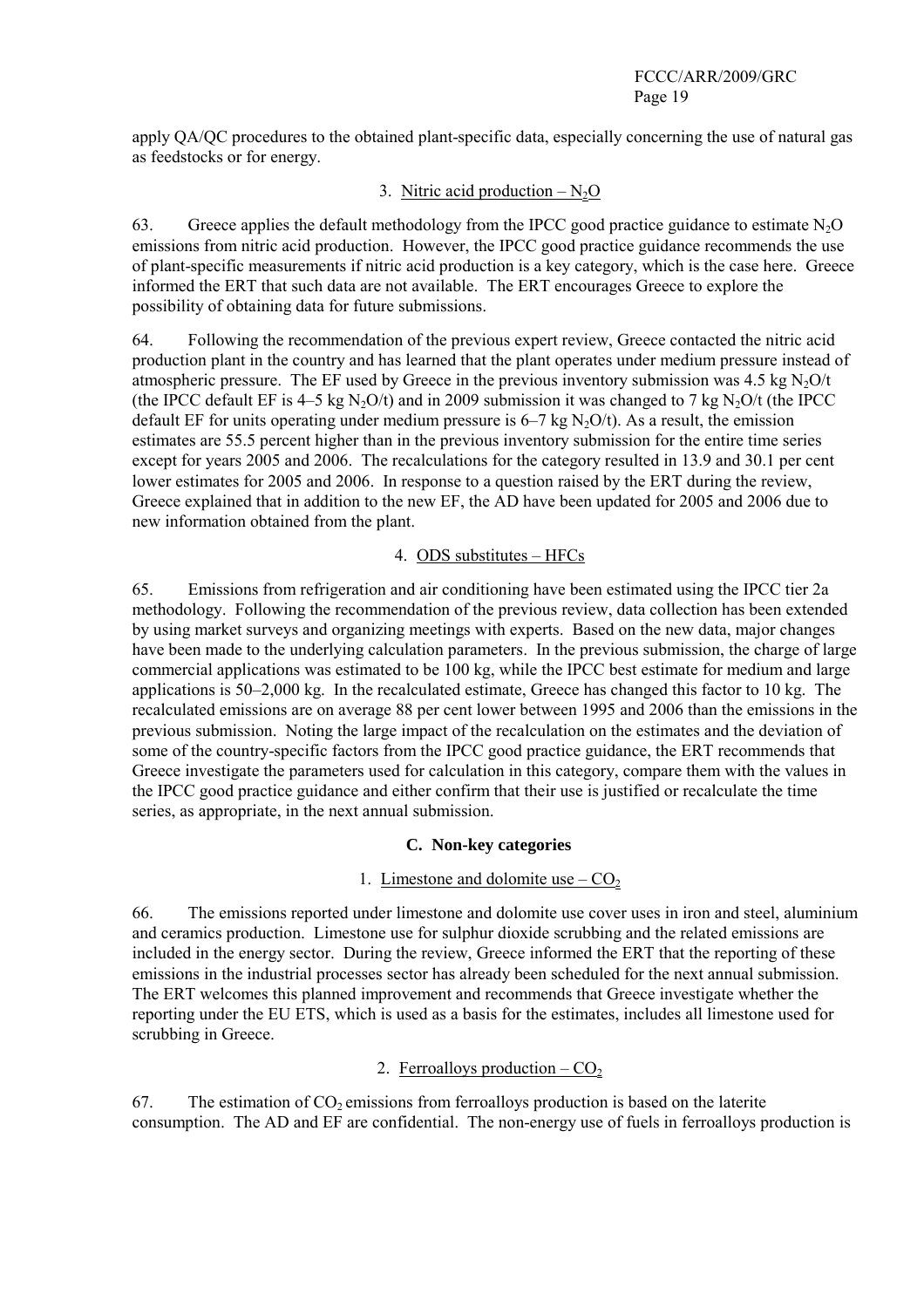reported in the energy sector. It is stated in the NIR that the information on the use of fuels as reducing agents has been requested from the plants concerned and the data will be used to allocate relevant emissions to the industrial processes sector. The ERT encourages Greece to implement this improvement in the next annual submission.

#### 3. Aluminium production – PFCs and  $CO<sub>2</sub>$

68. PFC emissions from aluminium production are estimated using the tier 3b methodology based on plant-specific measurements. The previous review recommended that Greece endeavour to obtain information on the functioning or otherwise of the anode effect termination system in place for the control of PFCs as a means of verifying the variations in emissions. Greece has provided information on the trend fluctuations in the NIR. The ERT commends Greece for this improvement in transparency. The data on aluminium production are confidential. According to the NIR,  $CO<sub>2</sub>$  emissions are estimated based on a reference  $CO<sub>2</sub> EF$  and aluminium production. The previous review recommended that Greece obtain plant-specific AD for the net anode carbon consumption as a reducing agent for the  $CO<sub>2</sub>$  emissions estimation as opposed to using the tier 1a method based on a default emission factor (tonne carbon per tonne aluminium) and aluminium production data. In response to a question raised during the review, Greece informed the ERT that these data have now been obtained from the plant concerned. The ERT encourages Greece to use the new plant-specific data to recalculate the entire time series accordingly.

69. The  $CO<sub>2</sub>$  and PFC emissions have been recalculated for 2005–2006 and 2004–2006, respectively, owing to availability of new data from the plant. The impact of the recalculation on the PFC estimates is less than one per cent in each year. In the case of  $CO<sub>2</sub>$ , the estimates are 2 per cent lower in 2005 and 0.6 per cent higher in 2006 than in the previous submission.

# **IV. Agriculture**

### **A. Sector overview**

70. In 2007, emissions from the agriculture sector amounted to 11,297.76 Gg CO<sub>2</sub> eq, or 8.6 per cent of total GHG emissions. Since the base year, emissions have decreased by 16.3 per cent. The key driver for the fall in emissions is a reduction of  $N<sub>2</sub>O$  emissions from agricultural soils, due to the reduced application of synthetic fertilizers. Within the sector, 65.9 per cent of the emissions were from agricultural soils, followed by 25.9 per cent from enteric fermentation, 5.9 per cent from manure management and 0.9 per cent from rice cultivation. The remaining 0.3 per cent were from field burning of agricultural residues.

71. The agriculture part of the inventory is complete and includes estimates of all gases and categories. The ERT recommends that Greece improve the transparency of the agriculture sector by including additional descriptions and justifications for country-specific EF and parameters. In response to the recommendation of the previous review, Greece has improved the uncertainty analysis by including detailed, category-specific information on the rationale for the choice of uncertainty values.

72. Greece reports several recalculations for the agriculture sector in the 2009 submission. The recalculations covered the main three categories – enteric fermentation, manure management and agricultural soils – and resulted in a 0.2 per cent decrease  $(+0.3$  per cent for CH<sub>4</sub> and  $-0.3$  per cent for  $N_2O$ ) in the estimates for the base year and a 1.4 per cent decrease (+2.5 per cent for CH<sub>4</sub> and  $-3.1$  per cent for N<sub>2</sub>O) for 2006. The recalculations were performed to reflect improved AD (e.g. revised data on animal populations (1999–2006), synthetic fertilizer use (1990–2006) and crop production (2006)) and to implement previous review recommendations (namely, a revised EF for dairy cattle based on milk production for enteric fermentation). The recalculations are reflected in the NIR; however, there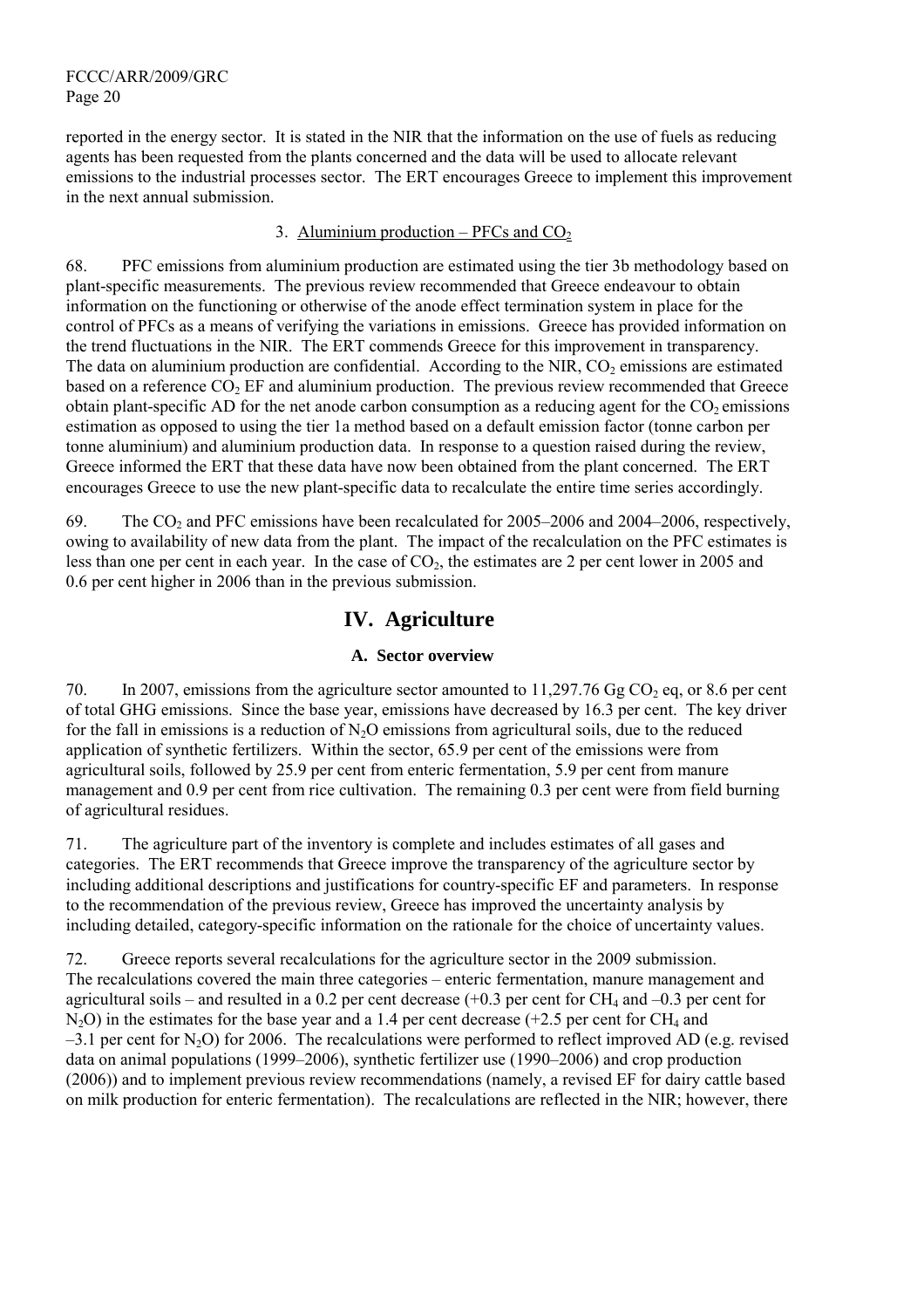is not enough information and justification of the revised AD and expert judgements used. The ERT recommends that Greece address this in the next annual submission.

#### **B. Key categories**

#### 1. Enteric fermentation  $-CH<sub>4</sub>$

73. Greece applies a tier 1 method and the IPCC default EFs to estimate CH<sub>4</sub> emissions from enteric fermentation for all animal species apart from sheep, for which a tier 2 method is used as they are the dominant species in terms of  $CH_4$  emissions. The NIR provides basic information on equations for estimating gross energy in sheep and the input parameters (such as weight of each subcategory, and rates of milk and wool production). However, there is no information provided in the NIR on EFs or the CH4 conversion rate (Ym) values for each subcategory of sheep. In response to a question raised by the ERT during the review, Greece provided a table including gross energy, Ym and EFs for some subcategories as well as different activities (such as grazing, lactation and growth) of sheep. The ERT recommends that Greece include the tables in the next annual submission.

74. The average gross energy intake of sheep is reported as 22.36 MJ/day in the NIR but as 23.56 MJ/day in the relevant CRF table. During the review, Greece explained that the accurate value is the one referred to in the final NIR, namely 22.36 MJ/day. It informed the ERT that an incorrect figure had been estimated by improper use of an average function during the 2008 in-country review and that the error was identified by the QC checking procedures and corrected in the NIR but not in the CRF table. ERT recommends Greece to increase efforts in sectoral QA/QC for its future inventory submissions and to remove any inconsistencies between the CRF tables and the NIR.

75. The ERT noted that the average Ym of 4.84 per cent reported for sheep is the lowest of all reporting Parties (4.84–7 per cent). In response to a question from the ERT, Greece provided Ym values used for sheep subcategories (5 per cent for lambs and 7 per cent for mature sheep). The ERT noted that the 4.84 per cent reported by Greece is below the 5 per cent Ym for lambs. The ERT concluded that the resulting value is not plausible and recommends that Greece check the calculation and include information on the calculation of the average Ym and the resulting values in the NIR of its next annual submission.

### 2. Agricultural soils  $-N<sub>2</sub>O$

76. The ERT noted that for the nitrogen excretion (Nex) value for goats, Greece uses the IPCC default of 40 kg N/head/year for other animals in Mediterranean countries. This value for goats appears very high compared with the value of 12 kg N/head/year for the similarly sized sheep and is the highest of all reporting Parties (5.76–40 kg N/head/year), with the exception of Japan. In response to a question from the ERT during the review, Greece stated that it is working on a country-specific Nex value for goats. The ERT encourages this planned improvement.

77. Greece uses a mix of country-specific data (for dairy cattle, non-dairy cattle, buffalo and swine) and default data from the Revised 1996 IPCC Guidelines (for sheep, goats, horses, mules and poultry) for the allocation of manure to animal waste management systems and to estimate  $N_2O$  emissions from agricultural soils and manure management. The ERT noted that there is no description of how countryspecific data were developed or chosen. In response to a question of the ERT during the review, Greece explained that the allocation to manure management systems per animal species was estimated based on the judgement of experts from several institutes, including the Agricultural University of Athens, the Ministry of Rural Development and Food, the Department of Animal Production at the School of Agriculture Technology (the Technological Educational Institute of Epirus) and the Office of Rural Development of the Prefecture of Thessaloniki. The ERT recommends that Greece continue efforts to improve the country-specific data and to include the information in its next annual submission. The ERT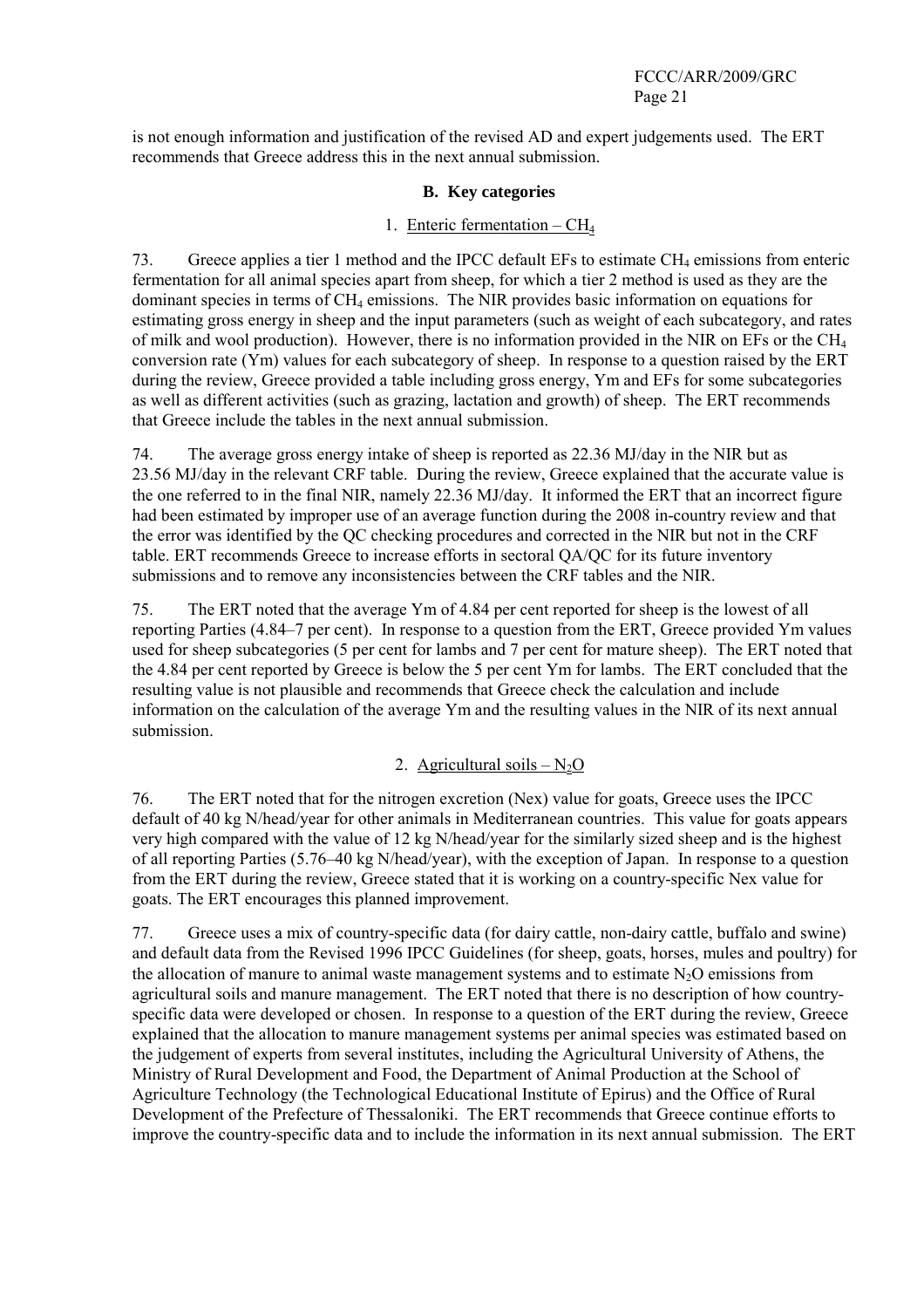further recommends that Greece provide additional information to support the expert opinions used for defining the EF in its next annual submission.

78. The previous ERT noted that Greece uses the Nex default values of cattle for Eastern Europe (70 kg/head/year for dairy, 50 kg/head/year for non-dairy) without justifying this choice. The ERT reiterates the recommendation of the previous review for Greece to justify its use of these values. The ERT also recommends that Greece investigate the possibility of developing country-specific Nex values.

#### **C. Non-key categories**

#### Manure management –  $CH<sub>4</sub>$

79. Greece used default EFs for Eastern Europe from the Revised 1996 IPCC Guidelines to estimate the CH4 emissions from manure management, because there are no IPCC default EFs available for the Mediterranean region. To improve the consistency, the ERT encourages Greece to review the appropriateness of using EFs for Eastern Europe and consider developing country-specific EFs.

# **V. Land use, land-use change and forestry**

#### **A. Sector overview**

80. In 2007, net removals from the LULUCF sector amounted to  $3.650.78$  Gg CO<sub>2</sub> eq. Since the base year, net removals have increased by 14.3 per cent, mainly due to forest land, in which removals increased by 42.1 per cent over the time series. The sector offset 2.8 per cent of the total GHG emissions of Greece in 2007. Removals from cropland dropped by 30.1 per cent, while the emissions from grassland increased, from 1.98 Gg  $CO<sub>2</sub>$  eq in 1990 to 8.55 Gg  $CO<sub>2</sub>$  eq in 2007.

81. The LULUCF sector covers  $CO_2$ , CH<sub>4</sub> and N<sub>2</sub>O emissions from forest land and cropland. For grassland, only  $CH_4$  and  $N_2O$  emissions from biomass burning are reported. For wetland, settlements, other land and other, the notation keys "NO" and "NE" are reported, although the land areas of those categories are provided. The ERT recommends that Greece improve the completeness of its reporting for the land conversions categories and to report thereon in its next annual submission.

82. The Party is commended for enhancing the transparency of the reporting for the LULUCF sector following the recommendations of the previous ERT (e.g. the construction of a land use matrix), but it could be improved further with an explanation of the use of national definitions of land use, a description of how national land-use categories are mapped to the classification scheme of the IPCC good practice guidance for LULUCF and improved documentation of AD. An uncertainty estimate is not presented in the category chapters of the NIR, although the LULUCF sector was included in the uncertainty analysis undertaken by the Party.

83. In the 2009 submission Greece has provided for the first time an overview of the different landuse categories in the country and a land-use matrix for 2006/2007. Greece used several sources and assumptions, including an assumption that the area of forest land remaining forest land is the same as that estimated by the first national forest inventory (1992), as well as an assumption that only cropland that has been converted to forest land since 1994 and recorded under European Commission regulation 2080/92 and 1257/99 is considered. In response to a question from the ERT during the review, Greece stated that for the most recent estimates of land-use areas it used a country-specific data source from 1995 ("Distribution of the Country's Area by Basic Categories of Land Use", NSSG). A more recent source from NSSG with data for 1999–2000 was not used owing to inconsistency of the area data and because these are pre-census data. The ERT welcomes Greece's efforts to present the patterns of land use in the country in a more transparent manner. However, it recommends that Greece try to use more up-to-date data from NSSG for future submissions.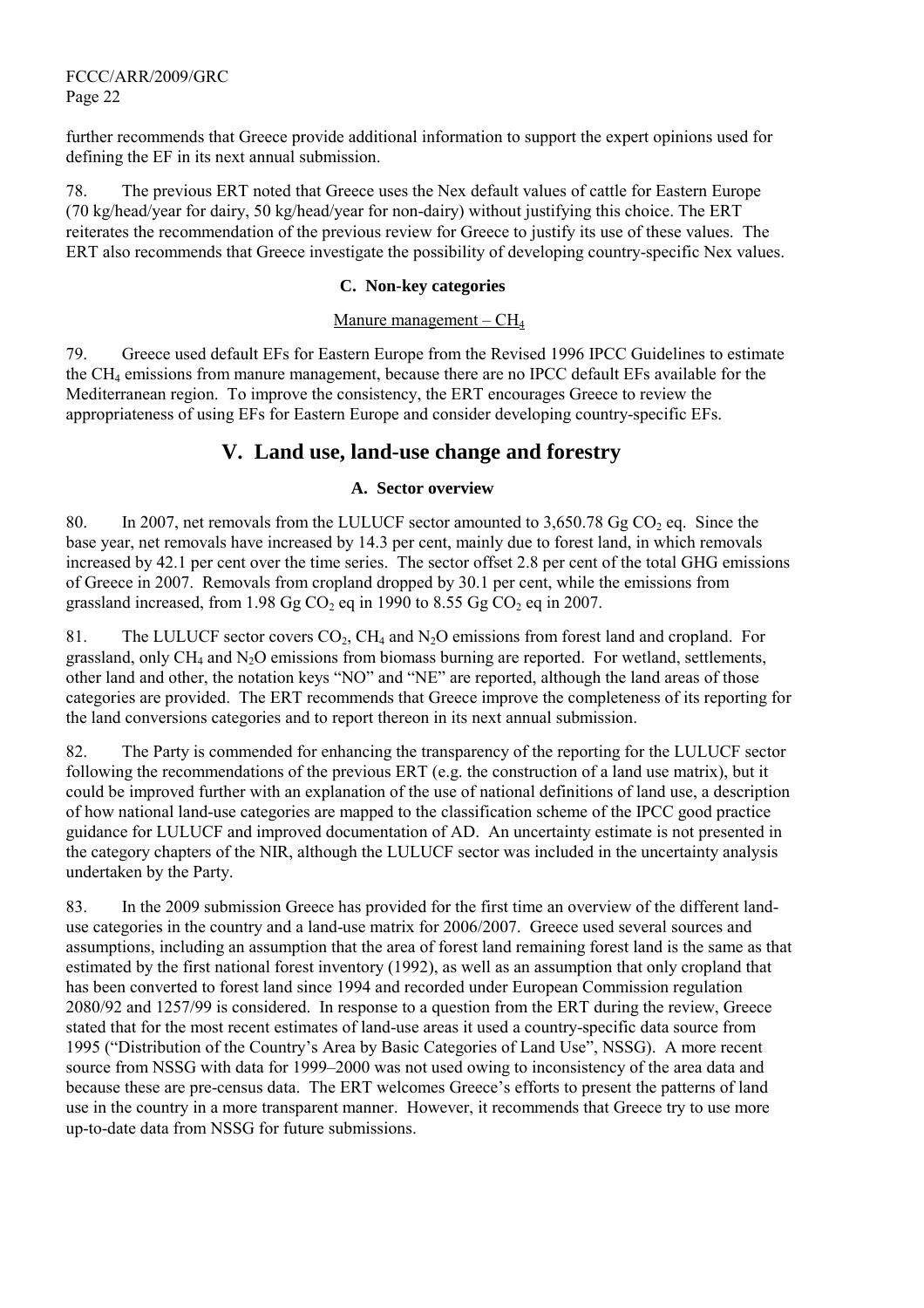84. Recalculations made within the sector to reflect new AD (e.g. for wildfires, felling rates and fuelwood) have resulted in a 0.6 per cent and 2.4 per cent decrease in the estimates of the 1990 and 2006 sinks, respectively. However, no methodological changes since the previous submission are reported, and most of the recommendations from the previous review are still relevant (e.g. for consistent reporting of emissions and removals under their actual categories, using tier 2 methods for key categories).

85. Greece does not report all instances of deforestation (e.g. land-use changes to settlements are not estimated) and reports that a system for recording deforestation is under preparation and would be available in 2010. Greece only has one (first national) forest inventory and is not planning to start a second one. Greece does report forest land burnt by wildfires under reforestation and started to research the impact of wildfires on the biomass. While Greece selected forest management as an Article 3, paragraph 4 activity, it now uses several tier 1 methods for estimating emissions and removals in forest land remaining forest land and does not report changes in soil carbon stock for cropland converted to forest land owing to a lack of data.

86. Greece reported in the NIR on a project launched by the Ministry of Rural Development and Food responding to the requirement to develop a methodology for estimating emissions by sources and removals by sinks for activities under Article 3, paragraph 3, and activity elected under Article 3, paragraph 4, of the Kyoto Protocol. This project is being carried out by the National Agricultural Research Foundation under the oversight of MRDF and a progress report has already been submitted. Greece stated that the provision of information on anthropogenic GHG emissions by sources and removals by sinks of the above activities is mandatory from 2010 onwards and that this information will be included in the next annual submission. The ERT strongly recommends that the Party ensure that an annual submission of its LULUCF activities under Article 3, paragraph 3, and its elected activity under Article 3, paragraph 4, of the Kyoto Protocol is prepared and reported in accordance with paragraphs 5–9 of the annex to decision 15/CMP.1.

### **B. Key categories**

## 1. Forest land remaining forest land  $-CO<sub>2</sub>$

87. Forest land remaining forest land makes up almost half of the total land-use area of Greece. Wildfires cause large inter-annual variations in emissions and removals – in 2007, 112,762.92 ha were affected by wildfires, about 10 times more than in 2006. The large area of fires decreased removals in 2007 to 2,451.82  $GgCO<sub>2</sub>$ . Increased removals in forest land remaining forest land in recent years are mainly attributable to a reduction in felling. During the review, Greece explained that this reduction in felling (a 5 per cent decrease since 1990) is related to national felling regulations and to initiatives in conservation and sustainable development of existing forest land; individual trees are now felled, rather than entire sub-areas of forest. The ERT recommends that Greece include this explanation in its next annual submission.

88. Greece uses the assumption of 35 years for regrowth of vegetation after wildfires. About 1.2 Mha of forest land are included in the calculation of carbon stocks attributable to regrowth on areas affected by wildfires. The ERT noted that in Greece, forest land burned by wildfires is claimed to be under reforestation. The ERT advises Greece to improve the documentation on the approach taken for these areas in the inventory and to note that for reporting activities under Article 3, paragraph 3, of the Kyoto Protocol, the definition of reforestation is restricted to areas that did not contain forest on 31 December 1989.

89. Greece applies a tier 2 approach, using both country-specific EFs and IPCC default EFs, for estimating the changes in the carbon stocks in living biomass. The ERT reiterates the recommendations of the previous review for Greece to increase the use of country-specific EFs in its future submissions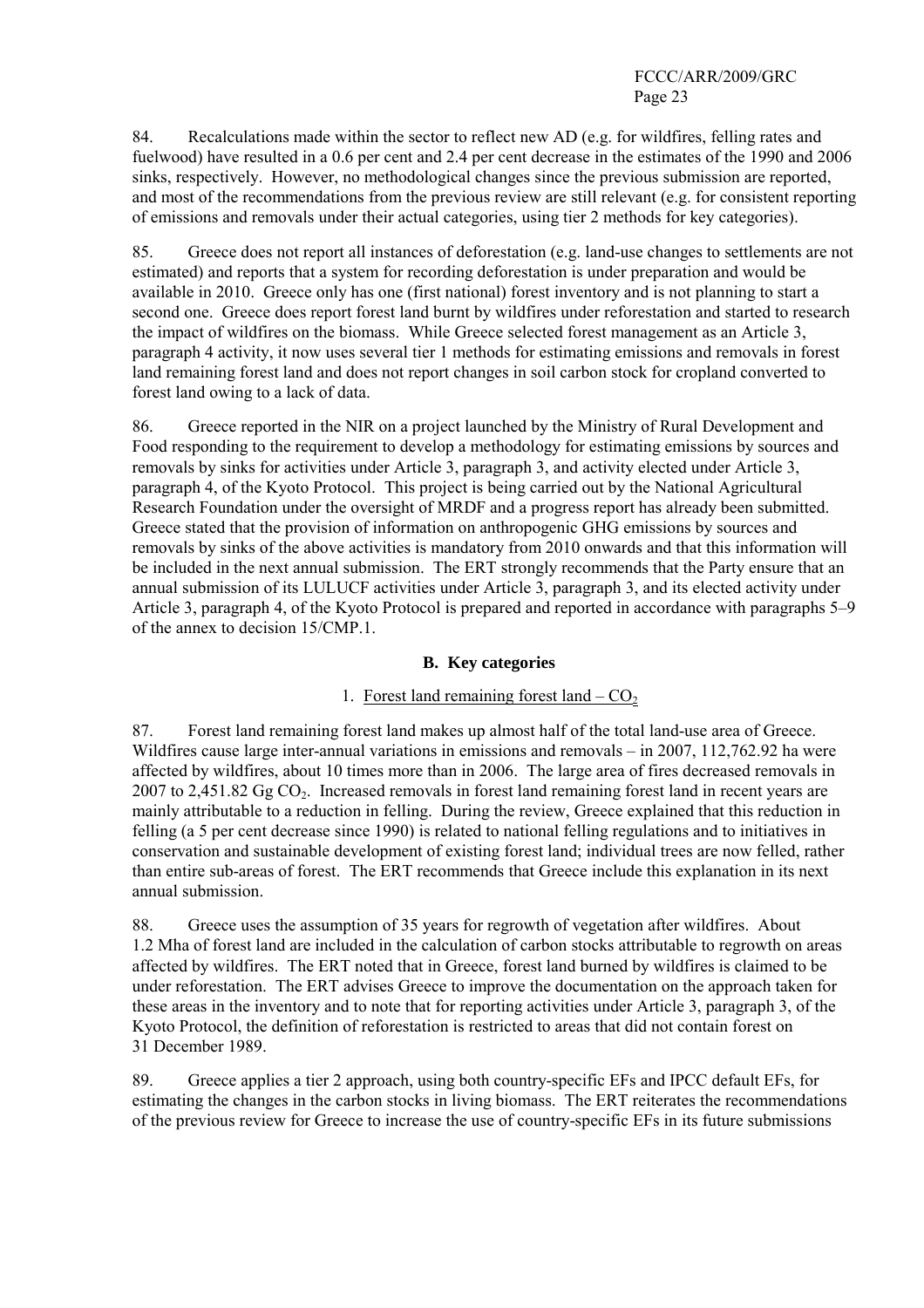and investigate the possibility of national soil maps and soil data for use in the reporting of changes in soil carbon.

#### 2. Land converted to forest land  $-CO<sub>2</sub>$

90. Greece uses a mix of tier 1 and tier 2 approaches for estimating the changes in the carbon stocks in living biomass, as for forest land remaining forest land. The ERT reiterates the recommendation of the previous review to apply more country-specific EFs.

91. Changes in soil carbon stocks for land converted to forest land are reported under cropland remaining cropland, as a lack of data makes it impossible to stratify areas by crop type. This reporting is not in line with the IPCC good practice guidance for LULUCF. The ERT recommends that Greece report these changes under land converted to forest land in its next annual submission.

### 3. Cropland remaining cropland –  $CO<sub>2</sub>$

92. The ERT noted that Greece also reports soil carbon stock changes from cropland converted to grassland and to forest land in the cropland remaining cropland category. This is not in line with the IPCC good practice guidance for LULUCF. In the NIR, Greece provided information on the methodology used to estimate these carbon stock changes. The ERT considers that as areas of land-use change are known and tier 1 values are applied, it would be possible to allocate the carbon stock changes to the proper land-use (change) categories, and recommends that Greece do so in its next annual submission. The ERT reiterates the recommendation that Greece do not report carbon stock change in soils from cropland converted to grassland and to forest land under cropland remaining cropland.

93. The ERT noted that the area of cropland reported in CRF table 5.B is larger than the cropland area published by the NSSG. In response to a question raised by the ERT on this point during the review, Greece explained that the figure reported in the CRF table is higher because it includes the setaside area. The ERT recommends that Greece provide information in the next annual submission on this set-aside area and research both the development of set-aside land over time and whether this has consequences for the calculation of carbon stock changes.

#### **C. Non-key categories**

### Grassland –  $CH_4$  and  $N_2O$

94. Greece estimates emissions of  $CH_4$  and  $N_2O$  from wildfires in grassland based on tier 1 methods. The change in carbon stocks in soil for grassland converted to other land-use categories has been reported under the category cropland remaining cropland. As stated in the cropland remaining cropland section above (para. 92), the ERT recommends that Greece report carbon stock changes in soil from grassland conversion under the appropriate categories.

## **VI. Waste**

### **A. Sector overview**

95. In 2007, emissions from the waste sector amounted to  $3.187.19$  Gg CO<sub>2</sub> eq, or 2.4 per cent of total GHG emissions. Since the base year, emissions have decreased by 28.4 per cent. The key driver for the fall in emissions is an increase in wastewater being treated under aerobic conditions. Within the sector, 76.9 per cent of the emissions were from solid waste disposal on land, followed by 23.0 per cent from wastewater handling. The remaining 0.1 per cent were from waste incineration. Emissions from solid waste disposal on land show an increasing trend (35.6 per cent), while emissions from wastewater handling are gradually decreasing  $(-72.2$  per cent over the time series). Emissions from waste incineration were constant until 2001 and have increased since 2002.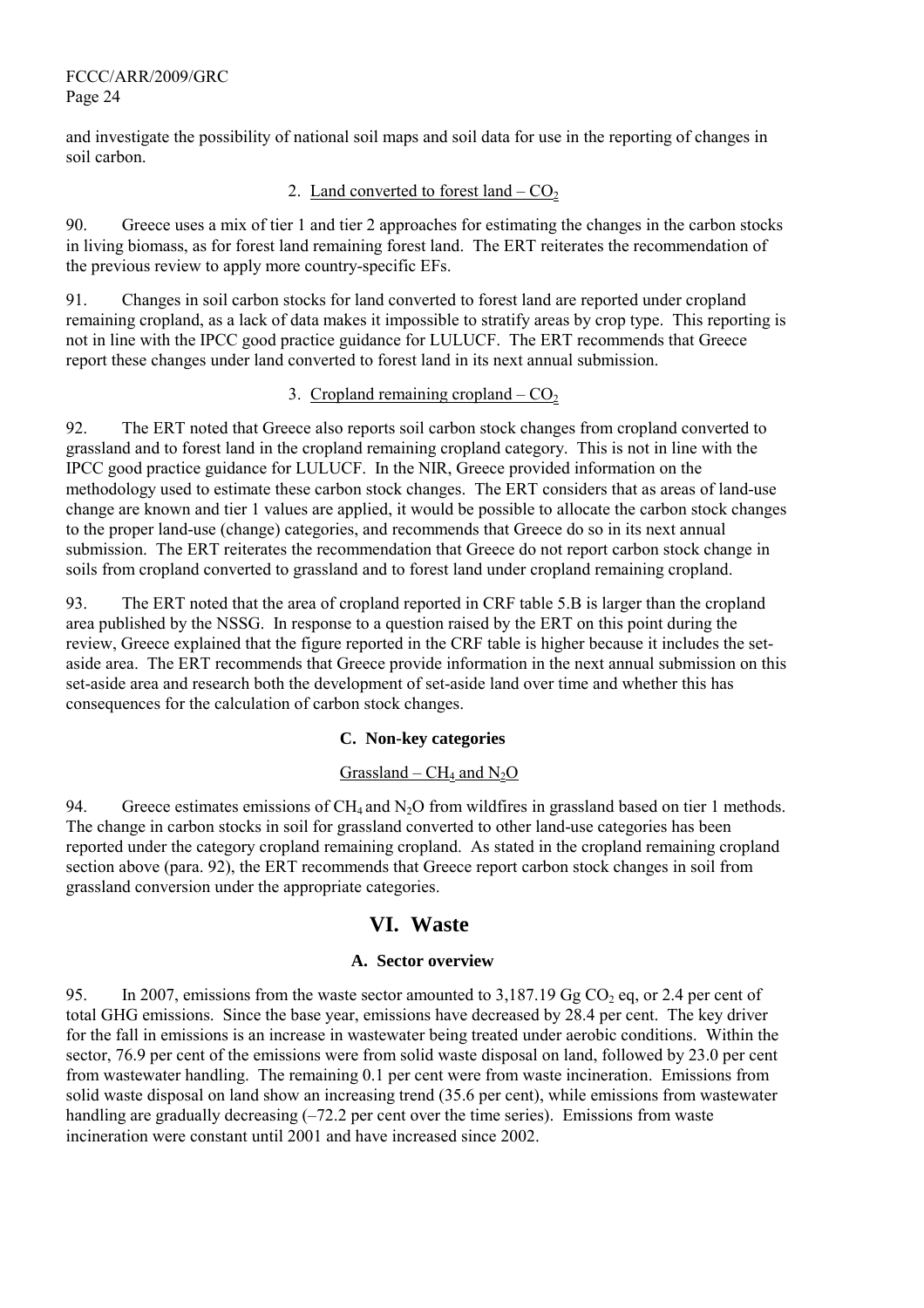96. Emissions were determined for all the categories except for  $CH<sub>4</sub>$  from industrial sludge (owing to a lack of AD), N<sub>2</sub>O from industrial wastewater and sludge (lack of a suitable method), N<sub>2</sub>O from domestic and commercial sludge (also owing to the lack of a method), and  $CH_4$  and  $N_2O$  from clinical waste incineration (lack of EFs). Greece has reported on its efforts to estimate these emissions and include them in future submissions.

97. The ERT noted the improved AD collected for the sector and the improved documentation of the methodologies and recalculations provided in the NIR. Following the recommendation of the previous review Greece has updated data on municipal solid waste (MSW) generation, disposal and composition, aiming also to reduce the uncertainty of the estimates. However, the ERT noted that the uncertainty values for  $CH_4$  emissions from solid waste disposal sites (SWDS) are unchanged from the 2008 submission (i.e. 41.8 per cent for managed sites and 73.0 per cent for unmanaged). During the review, Greece provided the ERT with information on the tier 2 QA/QC procedures that were applied in the sector. The ERT recommends that the Party include this information in its next annual submission, as well as consider revising the uncertainty levels to reflect the use of better data.

98. Recalculations were carried out for all categories within the sector to reflect the updated AD. Recalculations of CH4 emissions from solid waste disposal on land and wastewater handling resulted in a decrease of emissions by 6.3 and 23.7 per cent for 2006, respectively. The recalculations have been prepared in accordance with the IPCC good practice guidance and the rationales for them are provided in the NIR.

### **B. Key categories**

## 1. Solid waste disposal on land  $-CH<sub>4</sub>$

99. Greece used the first order decay method (tier 2) provided in the IPCC good practice guidance for this key category, with a mix of country-specific data and IPCC default emission parameters. The application of the method was based on assumptions as well as a combination of official data and estimates. The availability of new AD on generated, disposed solid wastes and their composition, and the reconsideration of the starting day of managed SWDS, have led to major improvements in the reporting. Recalculations to reflect these changes have increased the emission estimate for 1990 by 0.3 per cent and decreased the emission estimate for 2006 by 6.3 per cent. Taking into account the method used to estimate the quantities of municipal solid waste, especially for the period 1960–2000, the ERT noted that from the information provided in the NIR it is not clear if the disposal of industrial solid wastes in SWDS was considered in the estimates. The ERT recommends that Greece improve the information provided on this issue in its next annual submission.

100. The fraction of MSW that is garden (yard) waste and park waste was not defined in the calculation of degradable organic carbon (DOC). In response to a question from the ERT during the review, Greece explained that garden waste, park waste and other non-food organic putrescibles were included in the category of putrescibles. Greece informed that the possibility of a more detailed and accurate breakdown of MSW will be examined, taking into account the results of a project for the determination of MSW composition. The ERT recommends that Greece consider, separately, the fraction of MSW that is garden (yard) waste, park waste for the calculation of DOC and provide better information on this issue in the next annual submission.

101. The first order decay method was applied separately for managed and unmanaged SWDS, but because of the lack of background information, all unmanaged sites were considered uncategorized. In line with this assumption, a methane correction factor (MCF) of 0.6 for unmanaged SWDS was used, which is not in line with the IPCC good practice guidance. In response to a questions raised by the ERT during the review, Greece explained that it is working to improve the data regarding the share of MSW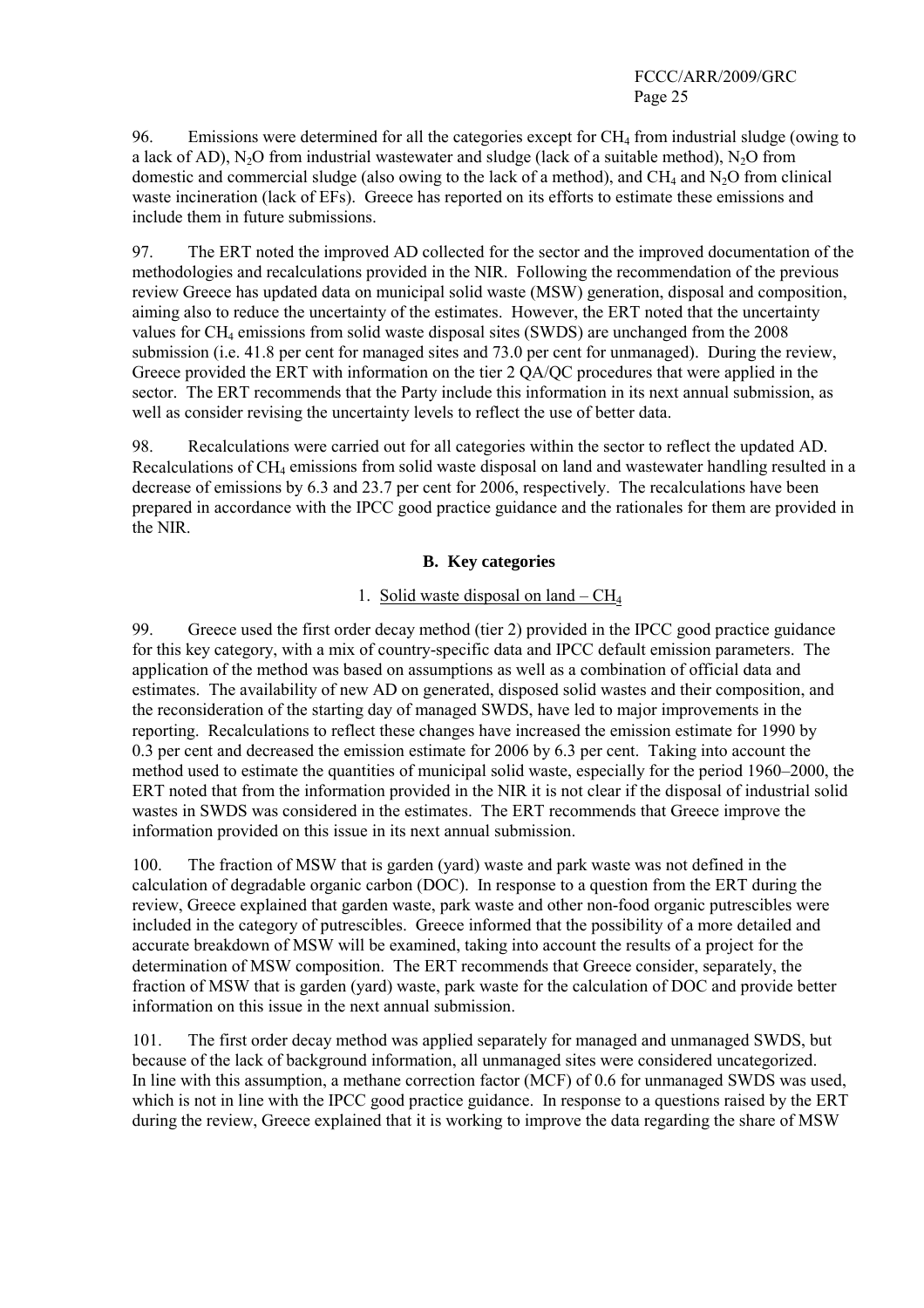sent to managed and to unmanaged SWDS. The ERT reiterates the recommendation of the previous review that Greece, in its next annual submission, provide the breakdown of landfill sites between 'managed', 'unmanaged' and 'uncategorized', apply the appropriate parameters as required by the IPCC good practice guidance, and recalculate the corresponding time series.

102. According to the CRF table 6.A (additional information), an oxidation factor of zero was used for SWDS. That value would overestimate the emissions calculated for the managed SWDS. The value recommended for managed SWDS covered with oxidizing material is 0.1. The ERT suggests that Greece reassess the value used for the oxidation factor for managed SWDS and revise it, if necessary.

103. According to the information provided in the NIR, the value 0.77 was used for the fraction of DOC dissimilated (DOC $_f$ ). The ERT recommends that Greece justify the use of this value or use the default value of 0.5 from the IPCC good practice guidance and recalculate the entire time series accordingly.

104. The DOC and DOC<sub>f</sub> for sludge are both estimated at 40 per cent. Justification is not provided for the value used for  $DOC<sub>f</sub>$ , which differs from the default. During the review Greece provided additional information on this issue, and the ERT recommends that it include this in the next NIR.

105. Recovery and flaring of biogas take place in the four major managed SWDS of Greece but detailed data are only available for Athens. Methane recovered from landfills is also used to generate energy. From the information provided in the NIR it is not clear if all the emissions from biogas flared with energy use were reported under the energy sector. In response to a question from the ERT, Greece explained that in the 2010 submission, detailed information will be provided on the  $CH<sub>4</sub>$  recovery used for energy generation. The ERT reiterates the encouragement of the previous ERT that Greece improve the calculation of  $CH_4$  emissions in this category by collecting data on the amount of  $CH_4$  recovery with and without energy use. Furthermore, the ERT recommends that Greece clearly report the allocation of emissions between the waste and energy sectors.

### 2. Wastewater handling –  $CH<sub>4</sub>$

106. CH4 emissions from wastewater handling were determined using the IPCC default methodology and parameters and country-specific AD. Recalculations using updated AD (1997–2006) related to emissions from sludge and industrial wastewater production resulted in a 23.7 per cent reduction in the emission estimate for 2006. However, there were no methodological changes and the ERT reiterates the recommendation of the previous review that, given that this category is a key category, Greece move to a tier 2 method.

107. According to the NIR the maximum methane production potential (Bo) factor used for industrial wastewater handling is similar to that used for domestic wastewater handling  $(0.6 \text{ kg CH}_4/\text{kg BOD})$ (biochemical oxygen demand)). If no country-specific data are available, it is good practice to use the IPCC chemical oxygen demand (COD) default value for Bo (0.25 kg  $CH<sub>4</sub>/kg$  COD). In response to a question raised by the ERT during the review, the Party stated that it does in fact use the default values for Bo for both industrial wastewater and domestic wastewater as recommended by the IPCC good practice guidance. The ERT suggests that Greece include clarification on this issue in the next annual submission.

108. The information provided in the NIR on the wastewater treatment systems and discharged pathways used in the country is very limited and simplistic given that this is a key category. The wastewater treatment systems were grouped as having either aerobic or anaerobic conditions, with respective MCF values of 0 and 1, even though some of them are not 100 per cent aerobic or anaerobic. Also, the MCF value used for the anaerobic conditions could skew the time series of the  $CH<sub>4</sub> IEF$  for industrial wastewater (0.25), which is one of the highest of all reporting Parties (0.001–0.26).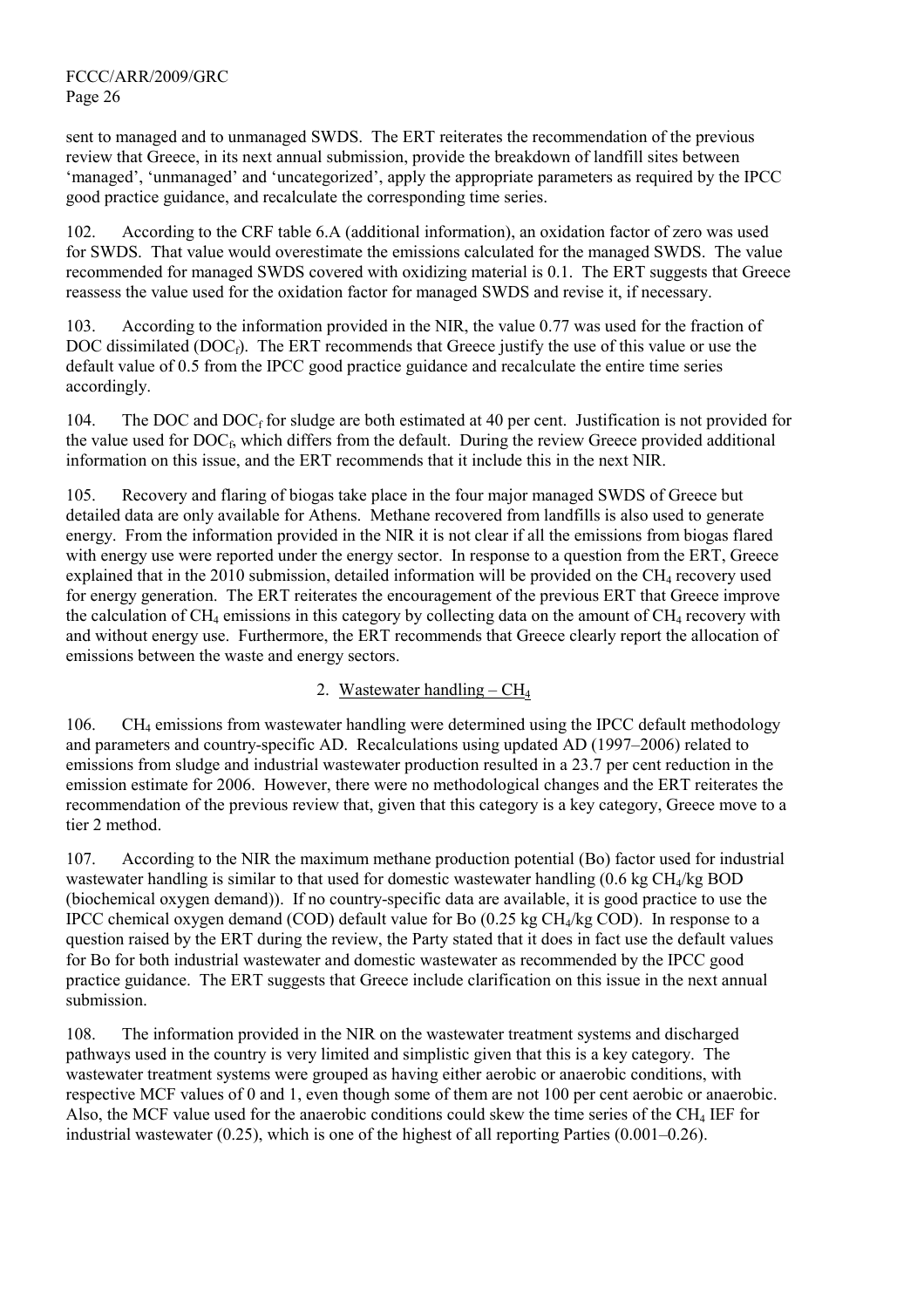In response to a question on this matter during the review, Greece informed the ERT that data regarding the treatment systems in the country are scarce and that it is looking for ways to improve them. The ERT encourages this planned improvement. It also recommends that Greece expand on the information in the NIR on the country's wastewater treatment systems and on how wastewater is categorized into collected and uncollected, and treated and untreated.

109. Data related to the annual levels of sludge generated in wastewater treatment facilities in the Attica region and the amounts landfilled in the SWDS of Athens were included in the inventory. Information is not provided for other regions of the country. The ERT recommends that Greece improve the information provided on the generation of sludge and disposal practices used in the country and also encourages the Party to obtain AD and estimate the emissions generated by the sludge component of industrial wastewater.

# **VII. Supplementary information required under Article 7, paragraph 1, of the Kyoto Protocol**

### **A. Information on Kyoto Protocol units**

### 1. Standard electronic format and reports from the national registry

110. Greece has reported information on its accounting of Kyoto Protocol units in the required SEF tables, as required by decisions 15/CMP.1 and 14/CMP.1. The ERT took note of the findings and recommendations included in the SIAR on the SEF and the SEF comparison report.<sup>7</sup> The SIAR was forwarded to the ERT prior to the review, pursuant to decision 16/CP.10. The ERT reiterated the main findings contained in the SIAR.

111. Information on the accounting of Kyoto units has been prepared and reported in accordance with section I.E of the annex to decision 15/CMP.1, and reported in accordance with decision 14/CMP.1 using the SEF tables. This information is consistent with that contained in the national registry and with the records of the international transaction log (ITL) and the clean development mechanism registry, and meets the requirements set out in paragraph 88 (a–j) of the annex to decision 22/CMP.1. The transactions of Kyoto Protocol units initiated by the national registry are in accordance with the requirements of the annex to decision 5/CMP.1 and the annex to decision 13/CMP.1. No discrepancy has been identified and no non-replacement has occurred. The national registry has adequate procedures in place to minimize discrepancies.

### 2. National registry

112. The ERT took note of the SIAR and its finding that the reported information on the national registry is complete and has been submitted in accordance with the annex to decision 15/CMP.1. The ERT further noted from the SIAR and its finding that the national registry continues to perform the functions set out in the annex to decision 13/CMP.1 and the annex to decision 5/CMP.1, and continues to adhere to the technical standards for data exchange between registry systems in accordance with decisions 16/CP.10 and 12/CMP.1. The national registry also has adequate security, data safeguard and disaster recovery measures in place and its operational performance is adequate. However, the SIAR mentions that access to the relevant public information (according to paras. 45, 46 and 48 of the annex to decision 13/CMP.1) through the national registry is still limited. The ERT reiterates the recommendation contained in the SIAR for Greece to enhance the user interface of its registry by providing the public information referred to in paragraphs 45 to 48 of the annex to decision 13/CMP.1. It should be clearly

 $<sup>7</sup>$  The SEF comparison report is prepared by the ITL administrator and provides information on the outcome of the</sup> comparison of data contained in the Party's SEF tables with corresponding records contained in the ITL.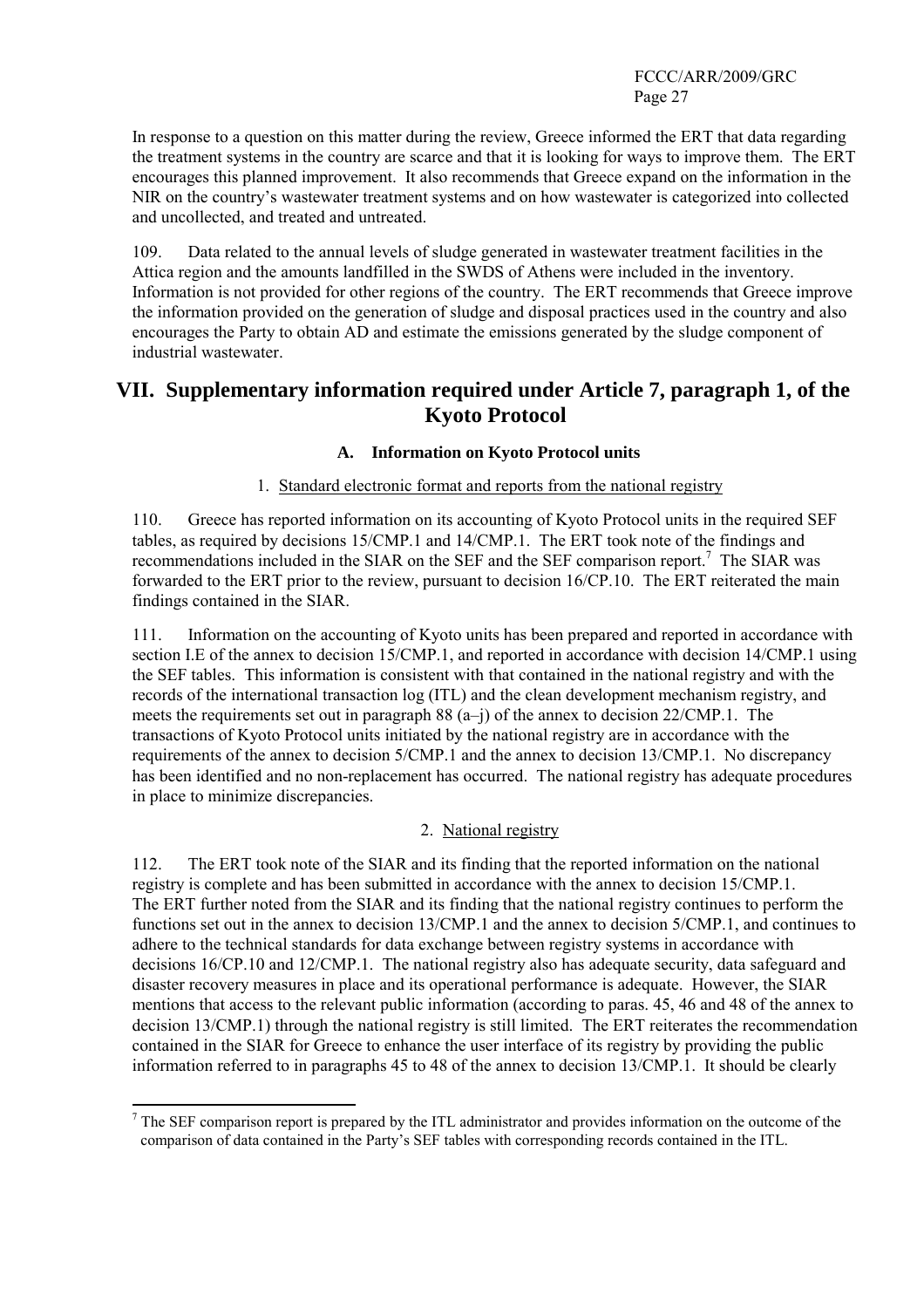stated on the registry web site whether that information is deemed confidential or whether no data to display and query exist. The ERT recommends that Greece report on any changes to the list of information that is publicly accessible by means of its registry user interface in its next annual submission.

### 3. Calculation of commitment period reserve

113. Greece has reported its commitment period reserve in its 2009 annual submission. The Party reported that the reserve has not changed since the initial report review  $(601,802,826 \text{ t CO}, \text{eq})$ , as it is based on the assigned amount and not the most recently reviewed inventory. The ERT agrees with this figure.

#### **B. Changes to the national system**

114. Greece has reported no change in its national system since the previous annual submission. The ERT concluded that the Party's national system continues to be in accordance with the requirements of national systems outlined in decision 19/CMP.1.

#### **C. Changes to the national registry**

115. Greece reported no change in its national registry since the previous annual submission, besides upgrading the registry software by Smart Technologies GmbH (version 1.1.11.4). The ERT concluded that the Party's national registry continues to perform the functions set out in the annex to decision 13/CMP.1 and the annex to decision 5/CMP.1, and continues to adhere to the technical standards for data exchange between registry systems in accordance with relevant CMP decisions.

# **VIII. Conclusions and recommendations**

116. Greece made its annual submission on 14 April 2009. The Party indicated that it is a voluntary submission under the Kyoto Protocol. The annual submission contains the GHG inventory (comprising CRF tables and an NIR) and supplementary information under Article 7, paragraph 1, of the Kyoto Protocol (information on the accounting of Kyoto Protocol units, information on changes to the national system and the national registry). This is in line with decision 15/CMP.1.

117. The ERT concludes that the inventory submission of Greece has been prepared and reported in accordance with the UNFCCC reporting guidelines. The inventory submission is largely complete and the Party has submitted a set of CRF tables for the years 1990–2007 (without table 7 for the years 1990–2006) and an NIR; these are complete in terms of geographical coverage, years and sectors, as well as generally complete in terms of categories and gases. Some of the categories (e.g. actual emissions of HFCs and PFCs from foam blowing, fire extinguishers and solvents; PFC emissions from aerosols/metered dose inhalers) were reported as not estimated. During the review, Greece provided information on the activities being undertaken to include these emission estimates in a future inventory submission.

118. The submission on a voluntary basis of information required under Article 7, paragraph 1, of the Kyoto Protocol has been prepared and reported in accordance with decision 15/CMP.1. Greece did not report on a voluntary basis information on activities under Article 3, paragraphs 3 and 4, of the Kyoto Protocol and information on minimization of adverse impacts under Article 3, paragraph 14, of the Kyoto Protocol.

119. The inventory is generally in line with the Revised 1996 IPCC Guidelines, the IPCC good practice guidance and the IPCC good practice guidance for LULUCF. There are minor deviations in the allocation of emissions between the energy, industrial processes and waste sectors, inconsistent time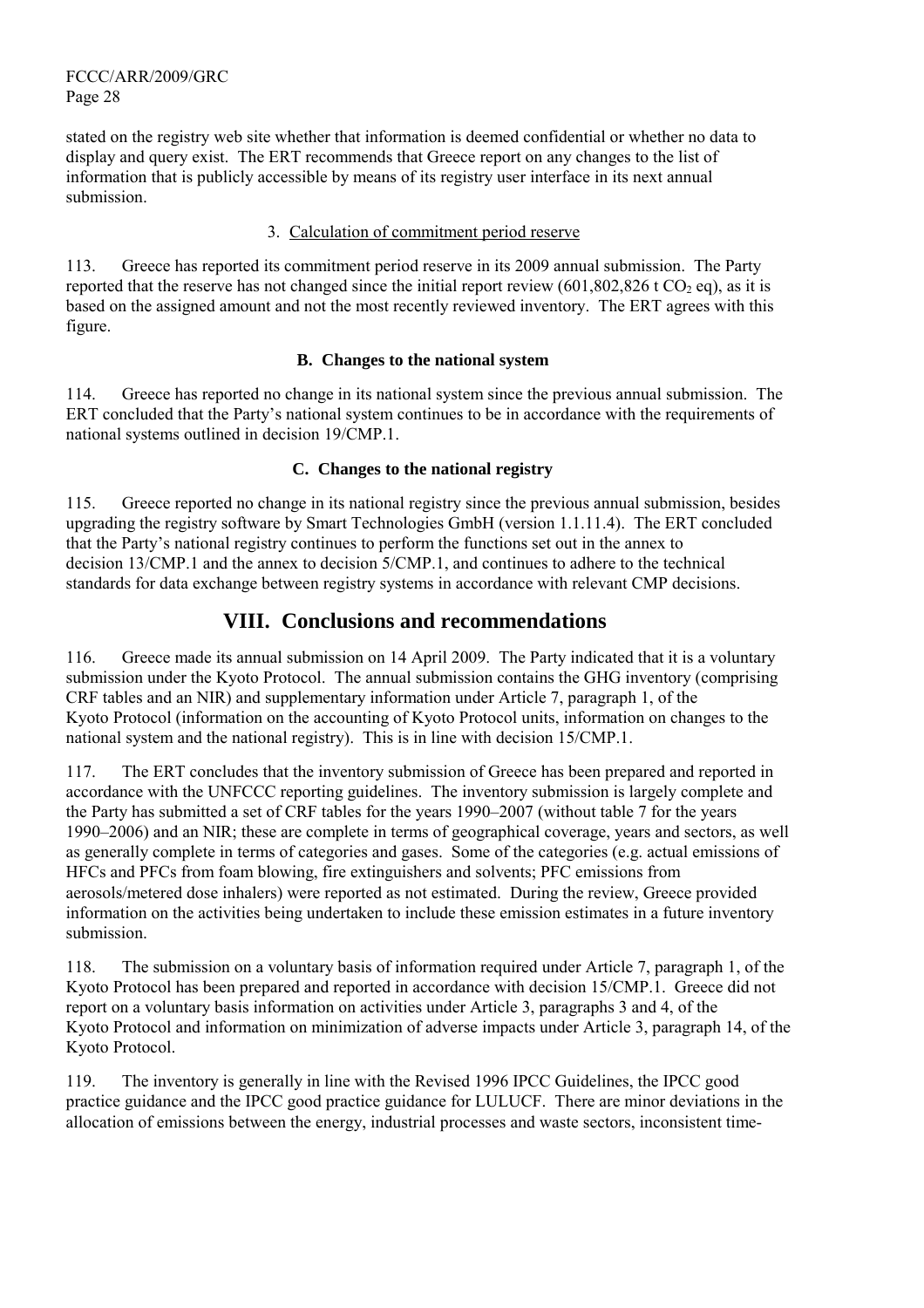series in the energy (stationary combustions), industrial processes (iron and steel production) and waste (wastewater handling) sectors, and use of methodologies not in line with the IPCC good practice guidance within the waste sector (solid waste disposal on land).

120. The 2009 inventory submission shows significant improvement on the 2008 submission. Greece has demonstrated progress in determining country-specific EFs, moving to higher tier methodologies, improving the transparency of the NIR by providing more thorough descriptions in the NIR of background data and methods used to calculate GHG emissions, and addressing completeness by providing in an annex to the NIR a description of the completeness of the inventory. It has also developed an inventory improvement plan that establishes a process to address recommendations from previous expert reviews and use the output of key category analysis, uncertainty analysis and QA/QC procedures as a basis to prioritize future improvements.

121. Greece has reported information on its accounting of Kyoto Protocol units in accordance with section I.E of the annex to decision 15/CMP.1, and used the required reporting format tables as required by decision 14/CMP.1.

122. The national system continues to perform its required functions as set out in the annex to decision 19/CMP.1. The national registry continues to perform the functions set out in the annex to decision 13/CMP.1 and the annex to decision 5/CMP.1, and continues to adhere to the technical standards for data exchange between registry systems in accordance with relevant CMP decisions.

123. In the course of the review, the ERT formulated a number of recommendations<sup>8</sup> relating to the completeness of the inventory, transparency, methods, the key category and uncertainty analysis, recalculations, QA/QC activities and elements of Article 7, paragraph 1, information. The key recommendations are that Greece:

- (a) Address the recommendations outstanding from previous reviews;
- (b) Improve the completeness of the inventory by including emission estimates, especially for those categories for which methods to estimate emissions are available in either the Revised 1996 IPCC Guidelines or the IPCC good practice guidance;
- (c) Improve the transparency of the inventory by including, in the NIR, additional information on the identification of country-specific EFs and parameters (e.g. for enteric fermentation), an explanation of methodological choices and information on the sources of AD (e.g. for HFCs emissions from ODS substitutes) and more background AD (e.g. for road transportation, civil aviation, enteric fermentation, and solid waste disposal on land);
- (d) Provide justification and documentation that the EU ETS data is used in line with the IPCC good practice guidance methods and QA and/or verification procedures and to ensure the time-series consistency where such data have been used;
- (e) Develop category-specific QC procedures (tier 2) for all key categories and for any other categories in which significant methodological and/or data changes have occurred (e.g. in ammonia production, solid waste disposal on land), integrate these procedures into the QA/QC plan and the quality management handbook and document these improvements in the NIR and its annexes;

 $\overline{a}$ 

 $8$  For a complete list of recommendations, the relevant chapters of this report should be consulted.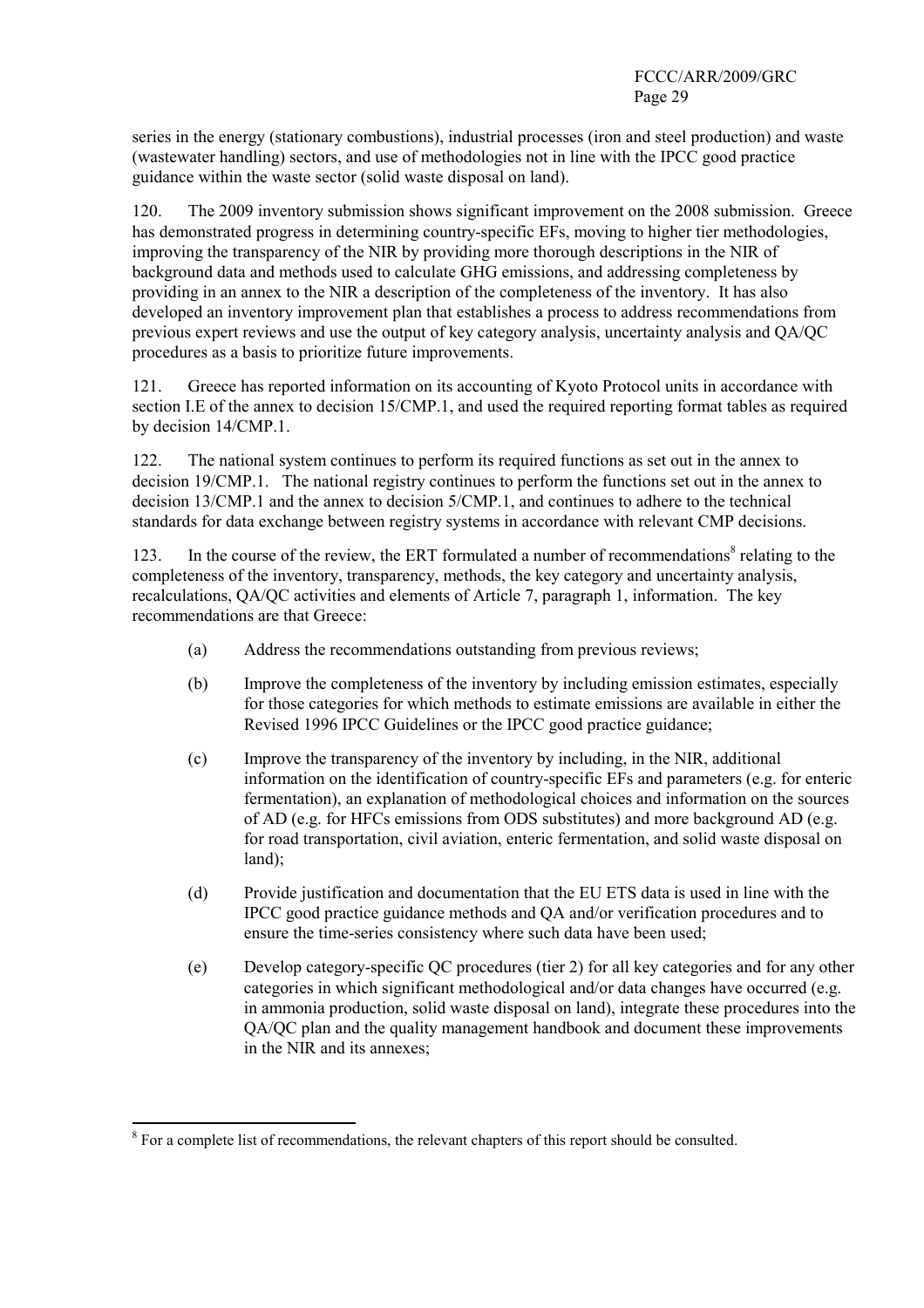- (f) Remove inconsistencies between the CRF tables and the NIR (e.g. for comparison of reference and sectoral approach, enteric fermentation parameters);
- (g) Explore the possibility of developing and using more country-specific EFs (e.g. for manure management, agricultural soils, forest land remaining forest land, land converted to forest land);
- (h) Move to higher tier methodologies in line with the IPCC good practice guidance (e.g. for estimating CH<sub>4</sub> and N<sub>2</sub>O emissions from aviation and navigation and CH<sub>4</sub> emissions from enteric fermentation from cattle, wastewater handling and cropland remaining cropland);
- (i) Reallocate emissions to the correct sectors and categories consistent with the IPCC good practice guidance and the IPCC good practice guidance for LULUCF where necessary (e.g. non-energy use of fuels, net carbon stock change in soil);
- (j) Enhance the user interface of its national registry by providing the public information referred to in paragraphs 45–48 of the annex to decision 13/CMP.1, and report on any changes to the list of information publicly accessible by means of the registry user interface in the next annual submission.
- (k) Ensure that an annual submission on the LULUCF activities under Article 3, paragraph 3, and elected activity under Article 3, paragraph 4, of the Kyoto Protocol is prepared and reported in accordance with paragraphs 5–9 of the annex to decision 15/CMP.1.

# **IX. Questions of implementation**

124. No questions of implementation were identified by the ERT during the review.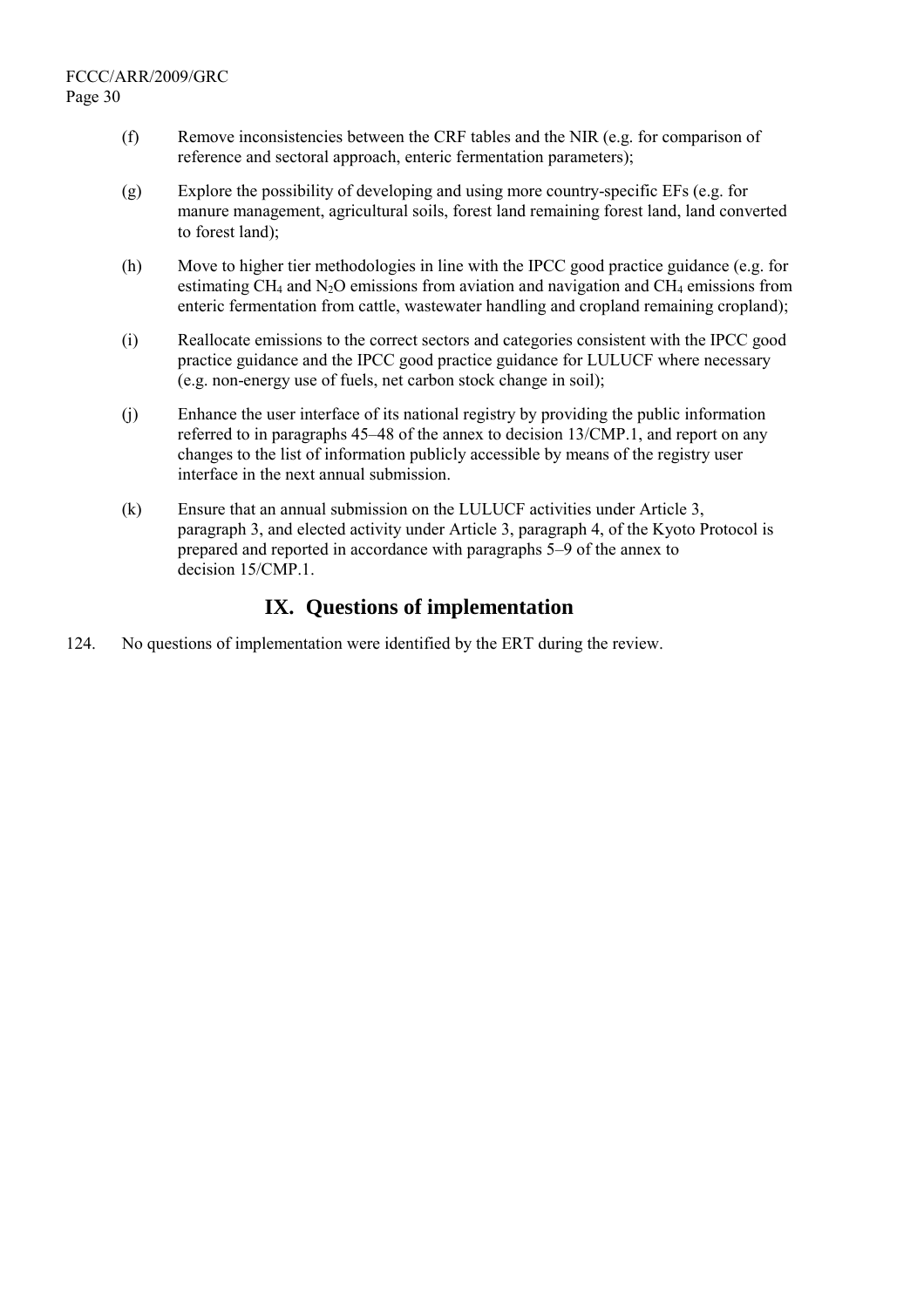Annex I

# **Documents and information used during the review**

#### **A. Reference documents**

Intergovernmental Panel on Climate Change. *Revised 1996 IPCC Guidelines for National Greenhouse Gas Inventories*. Available at <http://www.ipcc-nggip.iges.or.jp/public/gl/invs1.htm>.

Intergovernmental Panel on Climate Change. *Good Practice Guidance and Uncertainty Management in National Greenhouse Gas Inventories*. Available at <http://www.ipccnggip.iges.or.jp/public/gp/english/>.

Intergovernmental Panel on Climate Change. *Good Practice Guidance for Land Use, Land-Use Change and Forestry.* Available at <http://www.ipcc-nggip.iges.or.jp/public/gpglulucf/gpglulucf.htm>.

"Guidelines for the preparation of national communications by Parties included in Annex I to the Convention, Part I: UNFCCC reporting guidelines on annual inventories". FCCC/SBSTA/2006/9. Available at <http://unfccc.int/resource/docs/2006/sbsta/eng/09.pdf>.

"Guidelines for the technical review of greenhouse gas inventories from Parties included in Annex I to the Convention". FCCC/CP/2002/8. Available at <http://unfccc.int/resource/docs/cop8/08.pdf>.

"Guidelines for national systems under Article 5, paragraph 1, of the Kyoto Protocol". Decision 19/CMP.1. Available at <http://unfccc.int/resource/docs/2005/cmp1/eng/08a03.pdf#page=14>.

"Guidelines for the preparation of the information required under Article 7 of the Kyoto Protocol". Decision 15/CMP.1. Available at <http://unfccc.int/resource/docs/2005/cmp1/eng/08a02.pdf#page=54>.

"Guidelines for review under Article 8 of the Kyoto Protocol". Decision 22/CMP.1. Available at <http://unfccc.int/resource/docs/2005/cmp1/eng/08a03.pdf#page=51>.

Status report for Greece 2009. Available at <http://unfccc.int/resource/docs/2009/asr/grc.pdf>.

Synthesis and assessment report on the greenhouse gas inventories submitted in 2009. Available at <http://unfccc.int/resource/webdocs/sai/2009.pdf>.

FCCC/ARR/2006/GRC. Report of the individual review of the greenhouse gas inventory of Greece submitted in 2006. Available at <http://unfccc.int/resource/docs/2007/arr/grc.pdf>.

FCCC/IRR/2007/GRC. Report of the review of the initial report of Greece. Available at <http://unfccc.int/resource/docs/2007/irr/grc.pdf>.

FCCC/ARR/2008/GRC. Report of the individual review of the greenhouse gas inventories of Greece submitted in 2007 and 2008. Available at <http://unfccc.int/resource/docs/2008/arr/grc2.pdf>.

UNFCCC. Standard independent assessment report, Parts I and II. Unpublished document.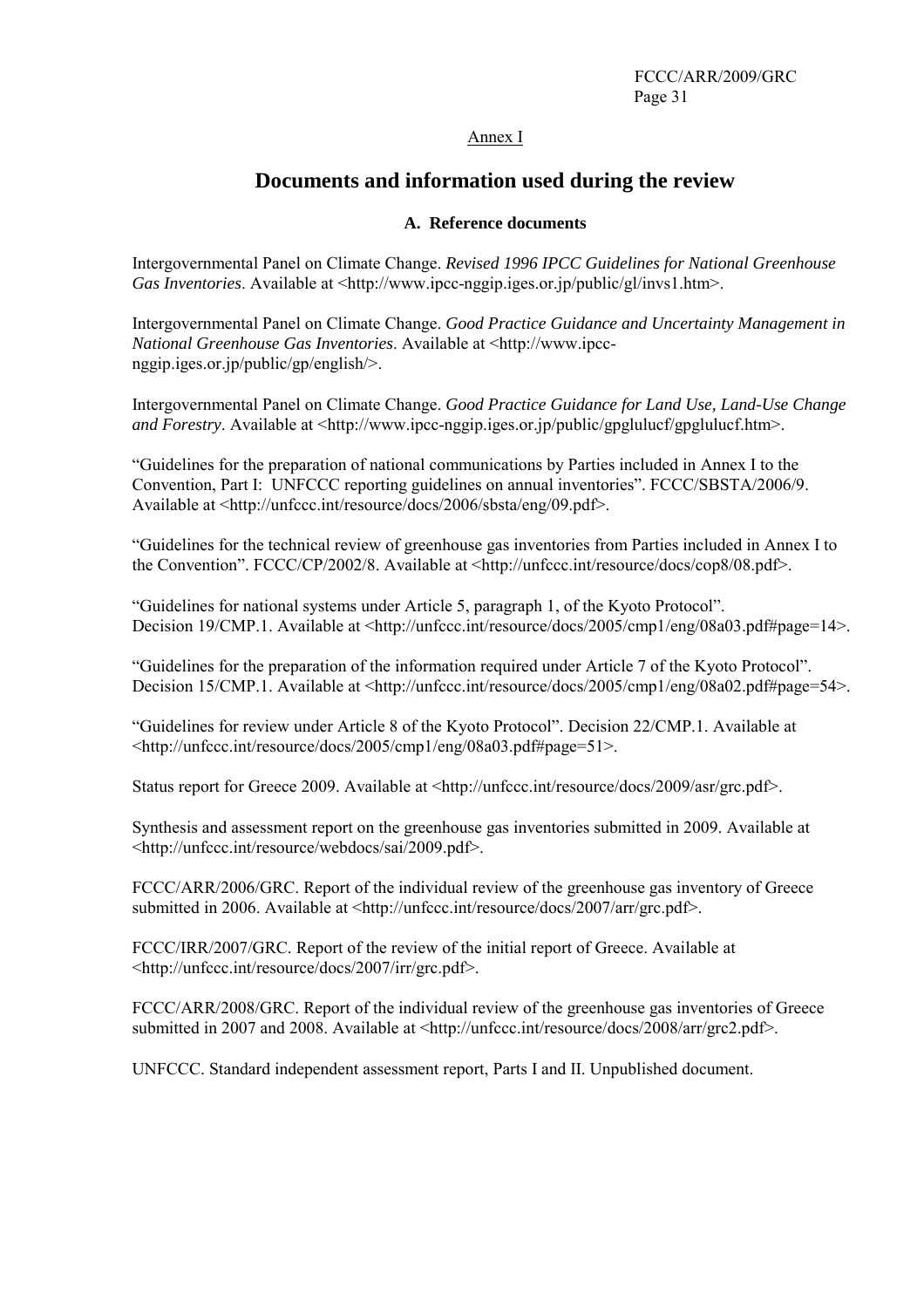# **B. Additional information provided by the Party**

Responses to questions during the review were received from Ms. Elpida Politi and Ms. Nektaria Efthymiou (MINENV), including additional material on the methodology and assumptions used.